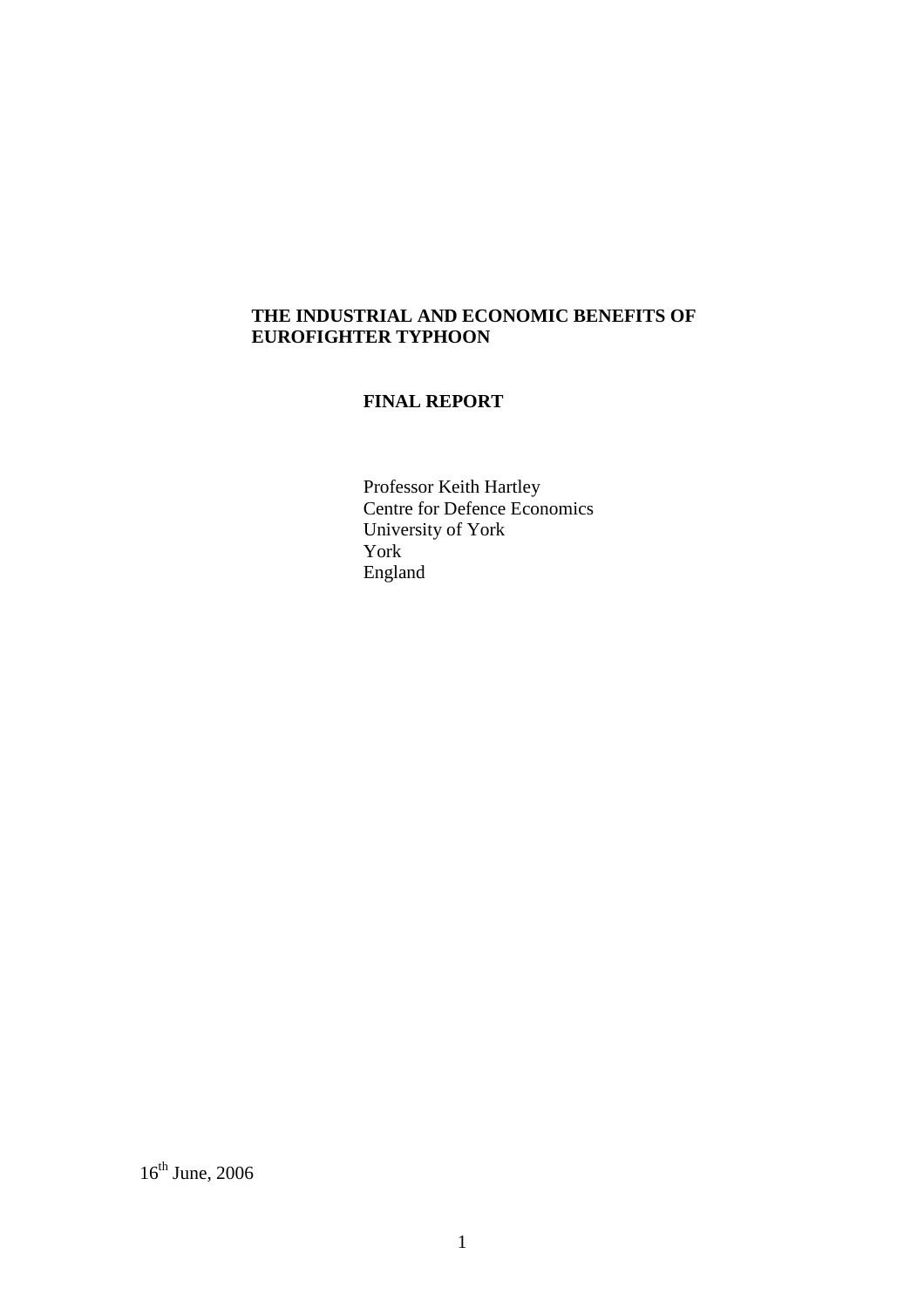#### **CONTENTS**

#### **EXECUTIVE SUMMARY**

#### **Chapter 1. INTRODUCTION: The Research Questions**

# **Chapter 2. THE ECONOMIC AND INDUSTRIAL BENEFITS OF THE PROGRAMME: A Conceptual Framework for Choices**

# **Chapter 3. EMPLOYMENT BENEFITS**

*Estimates* 

 *Employment in support activities* 

 *Learning curves and the costs of production delays* 

*Wages and salaries on Typhoon* 

### **Chapter 4. TECHNOLOGY AND SPIN-OFF BENEFITS**

*Impacts on the supply chain* 

 *Transmission mechanisms* 

 *The valuation of technology spin-offs* 

### **Chapter 5. EXPORT PROSPECTS AND BENEFITS**

### **Chapter 6. INDUSTRIAL BENEFITS**

*Inefficiencies in collaboration* 

*Lessons for future European collaboration* 

### **Chapter 7. CONCLUSION: Future Prospects**

### **References**

### **Acknowledgements**

This independent academic study was commissioned by Eurofighter PR& Communications Office, Munich. My thanks to all the staff who kindly assisted with this study. These included staff at Eurofighter and Eurojet, Munich; EADS (Germany); BAE Systems, Warton; to all the supplier firms which participated in the postal survey; and to Eurofighter PR& Communications Office, especially to Wolfdietrich Hoeveler, Vice President Communications and Nina Hornauer for her assistance in arranging interviews and support for the postal survey. The usual disclaimers apply.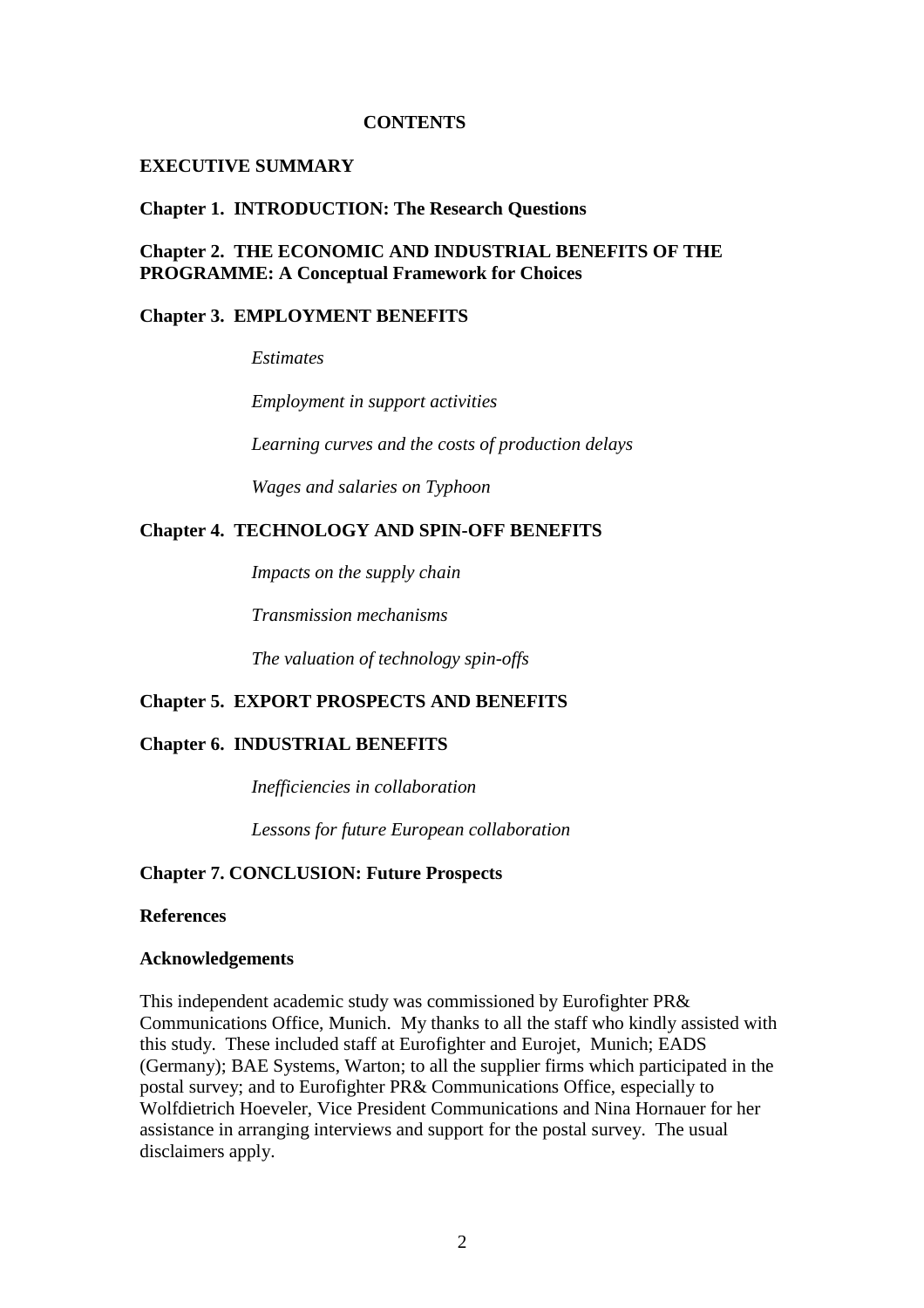### **EXECUTIVE SUMMARY**

1 Eurofighter Typhoon is Europe's largest military aircraft programme. It has been subject to considerable public scrutiny by national Parliaments which have a public duty to monitor large-scale public spending programmes. Typhoon has also been the focus of considerable criticism, especially about its continued relevance in the post-Cold War world, its high and rising costs and its considerable delays. Further criticism has focused on the inefficiencies of the industrial collaboration and work share arrangements and the bureaucracy on the part of the partner governments as customers.

2. Little information has been published on the economic and industrial impacts and benefits of the Programme. This study aims to remedy this gap in knowledge about the Programme.

3. Typhoon supports large numbers of jobs, many of which are highly-skilled and high wage jobs. Total employment on Typhoon is estimated by Eurofighter at some 100,000 personnel, although an alternative estimate in this study suggests a much lower figure of some 66,500 personnel. The different estimates reflect different methodologies and different assumptions about the scope of the Programme.

4. Typhoon supports employment in development work which requires highly-skilled scientists and engineers; in production work which is skill-intensive; and in support activities some of which are high technology, especially in the simulation industry (e.g. computers; software for training air crew).

5. On Typhoon development work, typical salaries were some 60% higher than the average earnings in all EU industries; and in some of the partner nations these differentials were even greater.

6. Many of the Typhoon's labour skills are highly transferable (e.g. to motor car and electronics industries; and to work on Airbus A380). This means that breaks in Typhoon production can be costly through losses in learning and the loss of experienced workers.

7. An impressive set of examples of the technology benefits from Typhoon were identified. These include carbon fibre technology; super plastic forming and fusion bonding; modular avionics; the flight control system; and aero-engine technology. Technology spin-offs were also identified from the Typhoon Programme to civil aircraft, to motor car industries (including Formula 1 racing cars in Italy and the UK) and to supply chains. These technology externalities were valued at Euros 7.2 billion (minimum).

8. Typhoon is not only contributing to technology benefits and spin-offs: it is also contributing to the creation of a range of modern business practices which are being applied throughout the supply chain.

9. There are export and import-saving benefits from Typhoon. Exports provide additional employment and contribute to maintaining the European defence industrial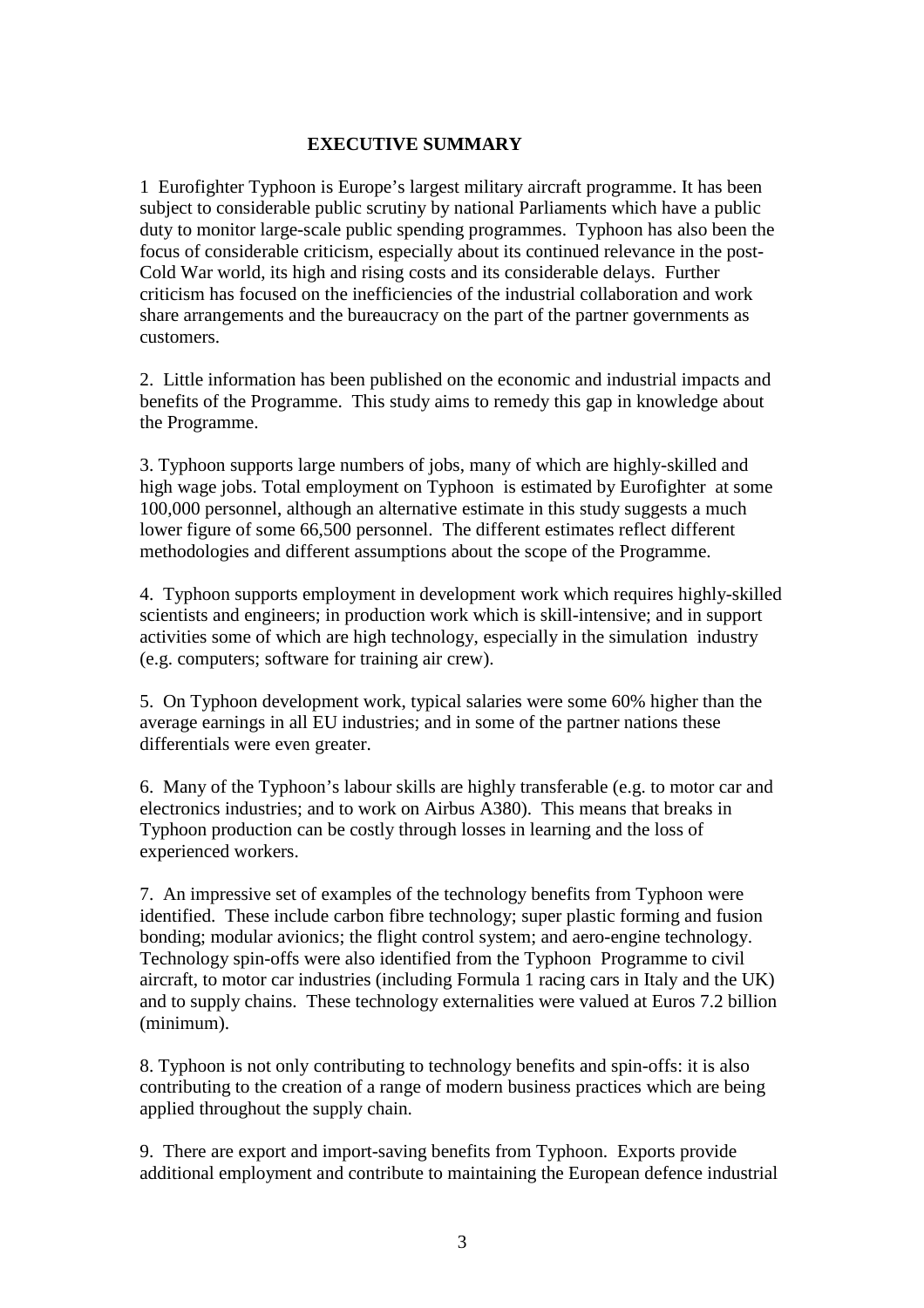base. Currently, Austria has ordered 18 Typhoon aircraft involving an offset deal and there are negotiations for an export order from Saudi Arabia (reports suggest a possible order for 72 aircraft). The total balance of payments contribution of Typhoon is estimated at Euros 43-63.5 billion (acquisition costs only).

10. Typhoon offers a variety of industrial benefits. These include the maintenance of an independent European combat aircraft industry as part of the defence industrial base and the associated benefits from such an independent defence industrial base, including independence from the USA. The Programme has further contributed to equipment standardisation amongst the partner nations (and export customers); it has supported the European aerospace technology base and has contributed to maintaining an internationally competitive European aerospace industry.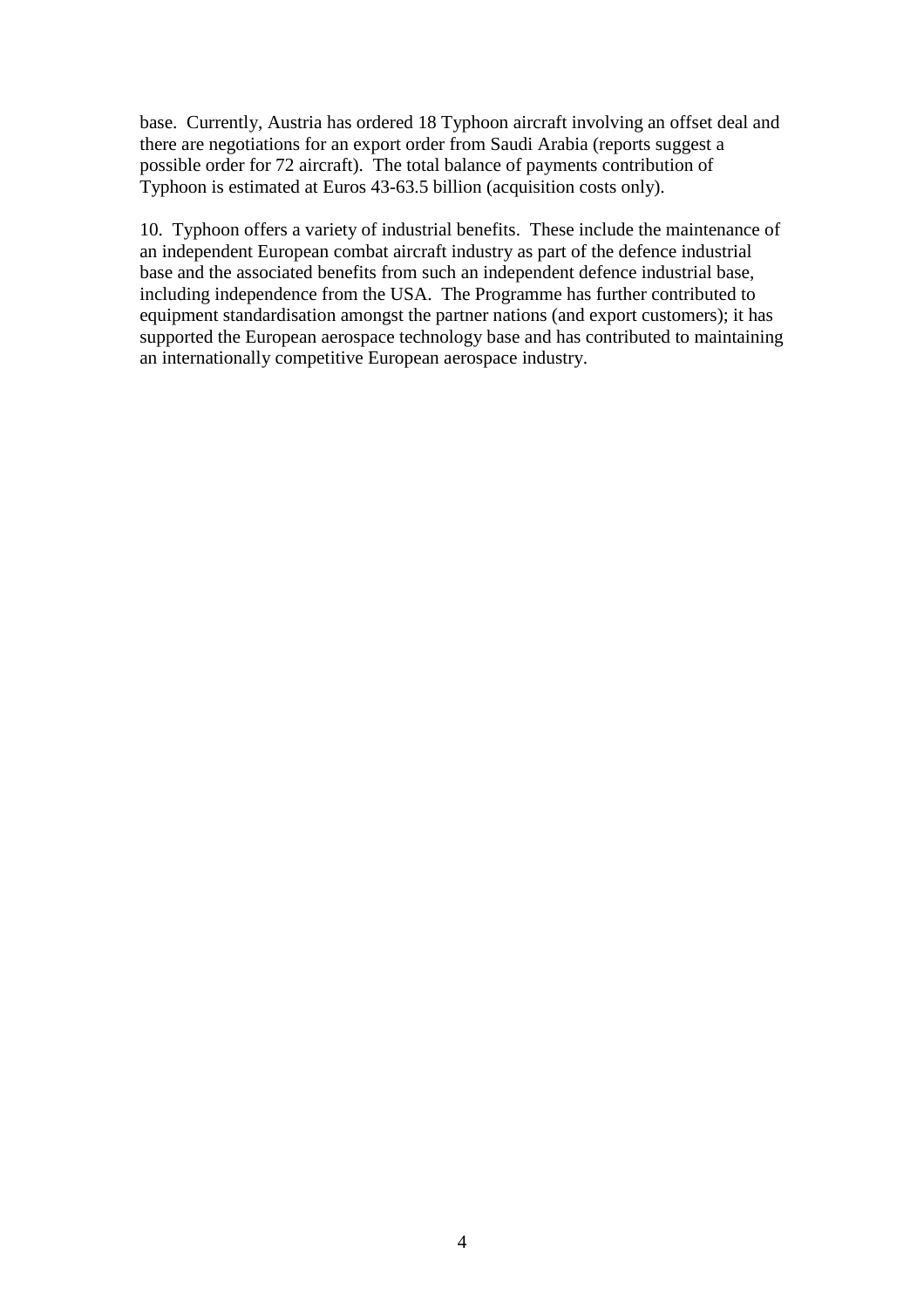### **Chapter 1.**

# **INTRODUCTION: The Research Questions**

1. Considerable publicity has focused on the problems surrounding the Eurofighter Typhoon Programme, particularly its cost levels, cost overruns, delays over entry into service and its military role and relevance in the changed post-Cold War security environment. **However, little information has been provided about the economic impacts and benefits of the Programme for the partner nations. This study aims to remedy this gap in knowledge about the Programme.** It presents an independent and critical economic evaluation from the perspective of all four partner nations.

2. The Report identifies some of the general economic and industrial benefits of the Typhoon Programme for all four partner nations. The challenge is to estimate the magnitude of these benefits and critically evaluate them. For this objective, two methods were used. First, an interview survey of staff in Eurofighter, Eurojet, EADS and BAE. Second, a postal questionnaire survey of the suppliers involved in the Programme.<sup>1</sup> Unless stated otherwise, all prices are for 2003/04.

 $\overline{a}$ 

 $1$  The postal survey was launched in July 2004 and its results are integrated into this Report.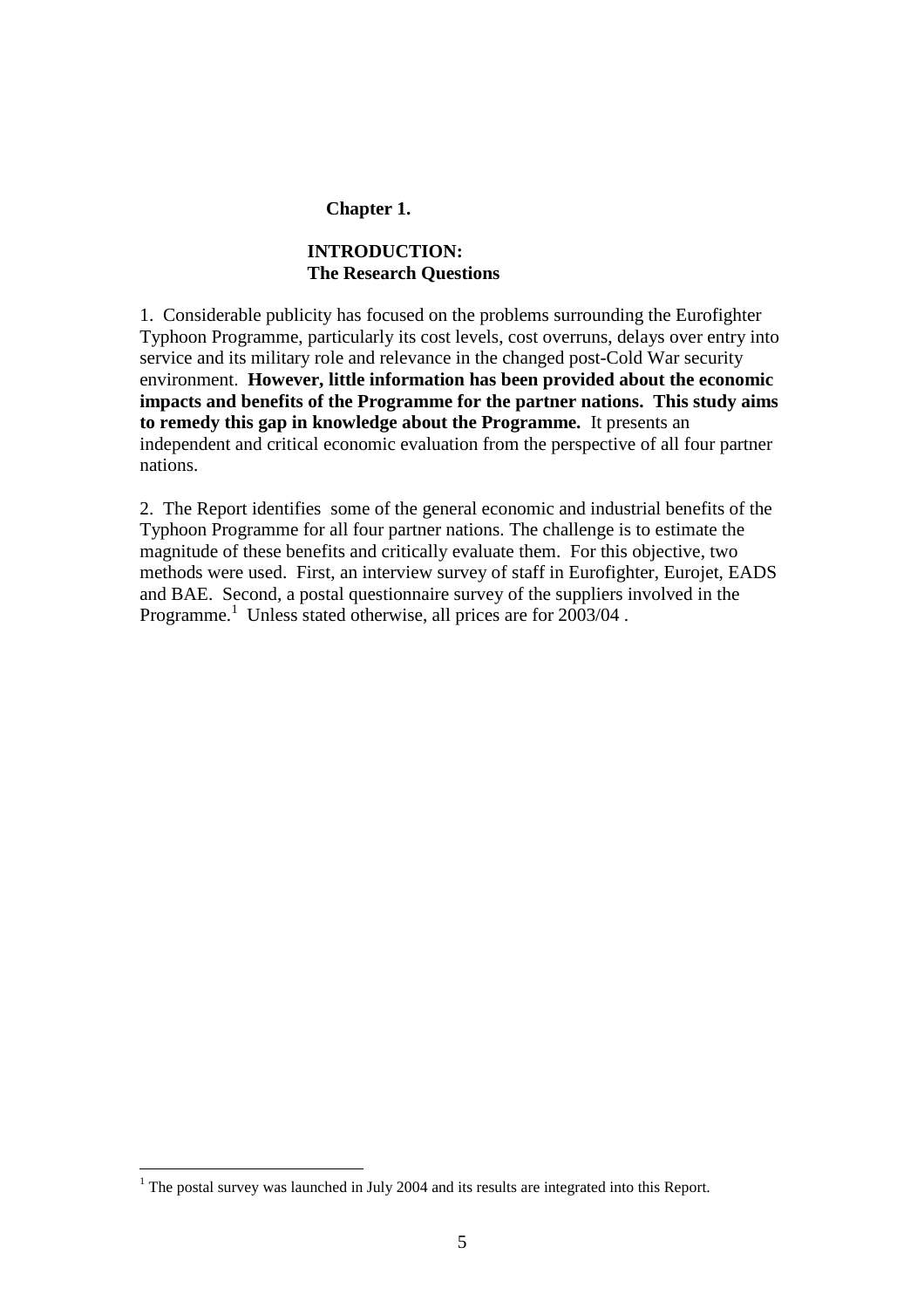#### **Chapter 2.**

### **THE ECONOMIC AND INDUSTRIAL BENEFITS OF THE PROGRAMME: A Conceptual Framework for Choices**

3. In terms of economic benefits, the focus was on employment, technology and export prospects for the Programme. A conceptual framework for the analysis is shown in Table 1. The research task is to provide estimates for the various economic and industrial benefits. A comprehensive benefit-cost analysis of Typhoon also requires data on programme costs which can then be compared with benefits. A worthwhile project is one where benefits exceed costs. Such a comprehensive economic evaluation is beyond the scope of this Report, but some indications of the approach are outlined.

4. Table 1 shows that each of the benefits needs to be carefully identified and then quantified for both Typhoon and its range of rival aircraft. Employment embraces numbers of jobs, their skill and salary levels, the location of jobs, their gender and full-time/part-time nature. Similarly, technology embraces the new technology resulting from the Programme and any spin-offs to military and civil work both within the aerospace industry and to other industries in the partner nations (spin-offs outside the partner nations need to be identified, but these are benefits to other non-partner nations). Export benefits include life-time support and any import-saving benefits as a contribution to the balance of payments (e.g. without Typhoon each partner nation might have imported foreign equipment). Finally, there might be other industrial and military benefits which need to be identified for the evaluation. These other benefits might include support for the national defence industrial base (DIB) with the associated benefits from a DIB such as security of supply and re-supply, bargaining power and national independence. Further 'other benefits' might include the contribution to equipment standardisation within the NATO alliance and the technology aspects of independence. Here, Typhoon provides the technology enabling Europe to maintain its DIB so that it is independent of the USA (e.g. compare Israel which is dependent on the USA and US foreign policy) and avoids the continuing problems of technology transfer associated with purchases of US equipment (e.g. UK experience with its involvement in the US JSF Programme has confirmed the problems of technology transfer on this Programme: by mid-2006 the USA had not reduced its barriers to technology transfer).

5. A further example of the military benefits and 'wider factors' associated with a national DIB is outlined in the UK's new Defence Industrial Strategy. The Strategy specifies guiding principles related to appropriate sovereignty; through-life capability management; maintaining key industrial capabilities and skills; intelligent customersintelligent suppliers; and best value for defence all of which are relevant to the Typhoon Programme. The Strategy also outlines the 'wider factors' which will be included in the UK's procurement choices. These wider factors include security of supply; industrial participation; industrial capabilities (e.g. regional jobs; technology spin-off; high value to UK economy); key technologies; export potential; foreign and security policy interests; and wider MoD policy (Cmnd 6697, 2005, pages 17 and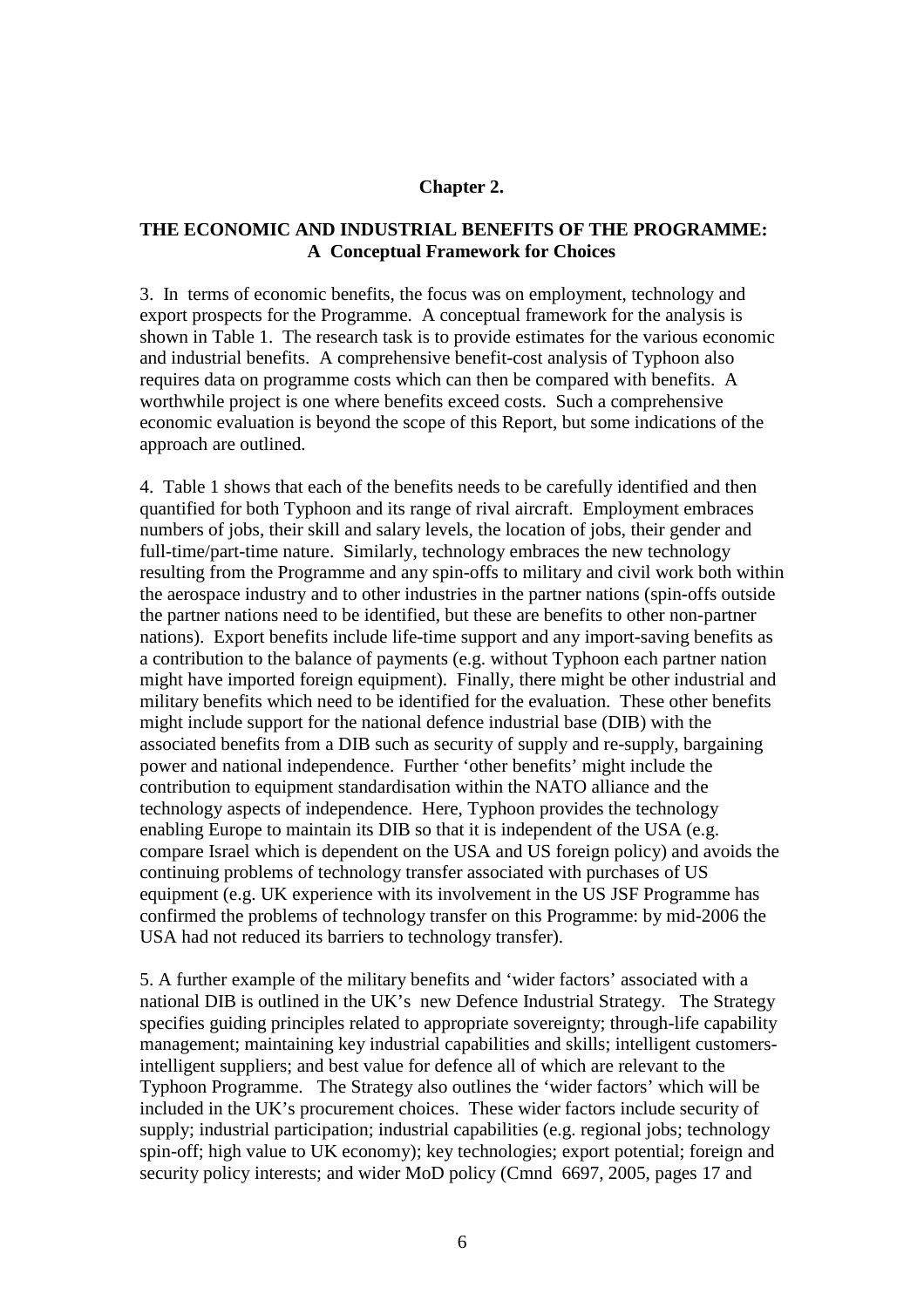55). On future manned combat aircraft, the UK's position is that it does not expect to design and build a new generation of manned fast jet aircraft beyond Typhoon and JSF; but that it will need to retain aerospace engineering and design capability for through-life management of these aircraft (Cmnd 6697, 2005, p86).

6. The conceptual framework in Table 1 is not without its problems. The potential benefits have to be identified and, ideally, these need to be based on the preferences of policy-makers (i.e. Governments and their policy objectives). Next, the benefits have to be quantified and ultimately expressed in monetary terms (so allowing comparisons of benefits with Programme costs). Here, there are obvious difficulties in assembling reliable data at the *start* of a high technology Programme characterised by considerable uncertainties. For example, at the start of a programme, reliable data are needed on its annual employment impacts for development, production and support over its life-cycle (e.g. 50 years). Similar data are needed on technology benefits and any spin-offs, many of which will arise well into the future. Ideally, such data are needed at the *start of the programme* so that Governments can make informed choices about the programme. Even where data on benefits are available, these need to be converted to monetary valuations. For example, how highly do Governments value jobs benefits, especially in marginal constituencies; and what valuation is placed on technology and spin-off benefits?

7. A simple identification of industrial and economic benefits is useful but not sufficient for Government choices and decisions. **The economists opportunity cost question cannot be avoided: would the resources used on the Typhoon Programme make a greater contribution to national output if they were used elsewhere in the economy?** For example, all public expenditures create jobs and the issue arises as to whether other public spending programmes (e.g. on construction projects, etc) would create more jobs than Typhoon. If Typhoon had been cancelled, then there would have been alternative public spending projects with job creation in other regions. Similarly, all employment has induced multiplier effects as workers directly employed on a public programme spend their incomes on goods and services creating and supporting jobs both locally and elsewhere (nationally and overseas). It is also the case, that Typhoon and all other public spending projects have tax revenue and social welfare spending impacts.

8. However, in assessing these opportunity cost arguments, the alternative expenditures to Typhoon need to be specified clearly. For example, critics of the claim that Typhoon generates tax revenues, need to recognise that the alternative to Typhoon is likely to be another defence equipment project and not a civil project; and that such an alternative defence equipment project will be a foreign purchase where the tax returns accrue to the foreign government. One study estimated that for Germany, some 70% of the German costs of Typhoon flowed back to the German Government as tax revenues compared with a tax return of under 10% for the purchase of a US aircraft (interview at Eurofighter, 24/6/04). Similarly, it has to be recognised that alternative projects to Typhoon might generate more jobs but these might be low-skilled and low wage jobs which will not provide the increased living standards expected by society. In some cases, without Typhoon, there might be substantial local unemployment; but Treasury economists could argue that such local unemployment might contribute to reducing inflationary pressures in the national economy.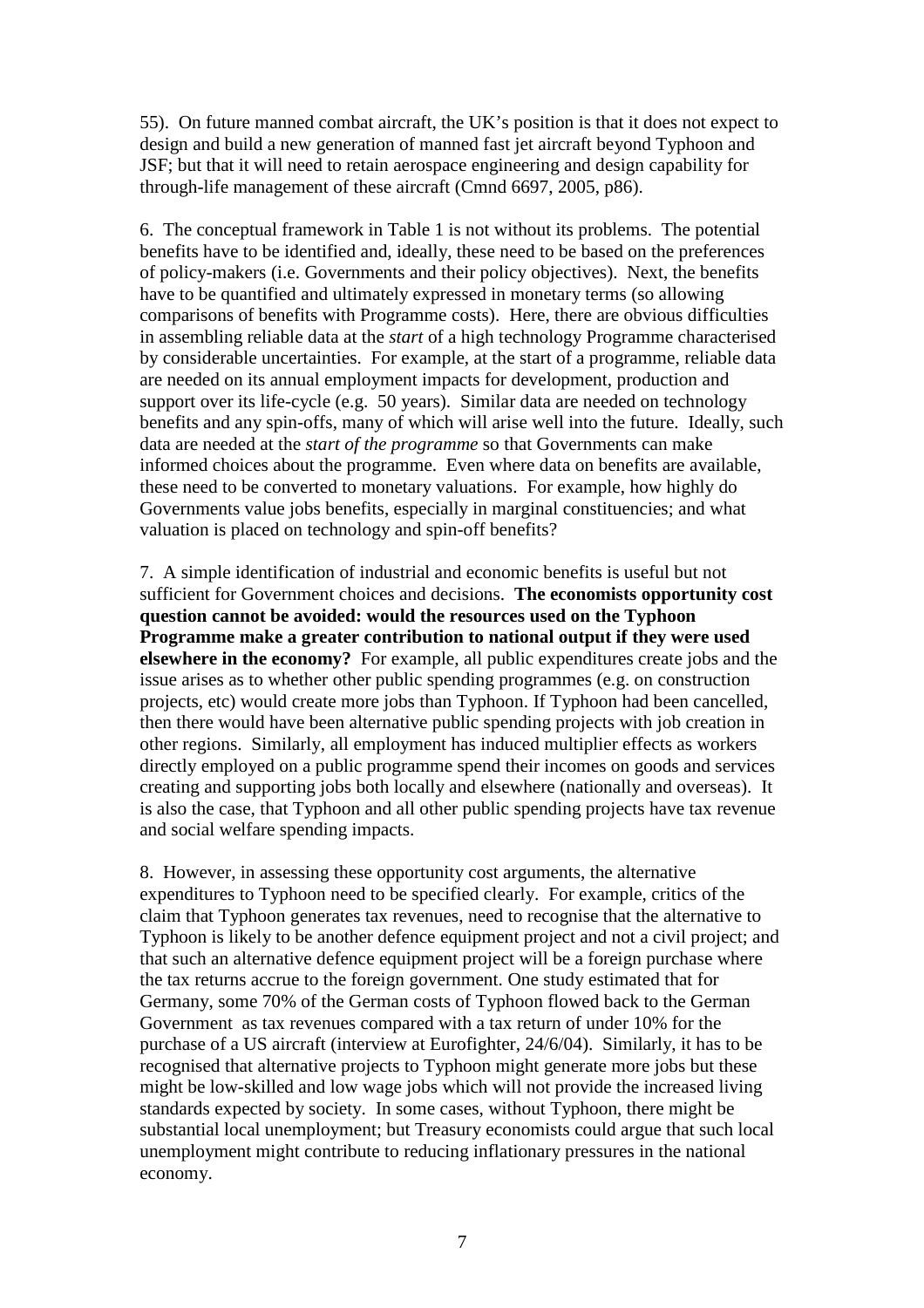9. This economic evaluation of Typhoon and its alternatives considers the opportunity cost question. Some of these issues are addressed, especially the employment benefits where evidence is presented on the salary levels of staff employed on Typhoon, so enabling comparisons with national salary levels (i.e. as indicators of alternative employment opportunities). Also, in assessing the economic arguments for state intervention in the economy, consideration has to be given to whether markets are failing to work properly. For example, a focus on jobs and employment benefits requires evidence that labour markets are failing to work properly, so justifying state intervention. However, intervention through the procurement of major defence projects requires that such projects be the appropriate and cost-efficient solution (e.g. other policies such as training and labour mobility might be more efficient).

| Programme            | <b>Economic and Industrial Benefits</b> |                   |                |               |
|----------------------|-----------------------------------------|-------------------|----------------|---------------|
|                      | <b>Employment</b>                       | <b>Technology</b> | <b>Exports</b> | <b>Others</b> |
|                      | (numbers;                               | (including        | and Import-    | (e.g.         |
|                      | skills;                                 | spin-offs)        | <b>Savings</b> | contribution  |
|                      | wages/salaries)                         |                   |                | to retaining  |
|                      |                                         |                   |                | DIB and       |
|                      |                                         |                   |                | security of   |
|                      |                                         |                   |                | supply)       |
|                      |                                         |                   |                |               |
| i) Typhoon           |                                         |                   |                |               |
|                      |                                         |                   |                |               |
| ii)                  |                                         |                   |                |               |
| Procurement          |                                         |                   |                |               |
| of Alternative       |                                         |                   |                |               |
| Foreign              |                                         |                   |                |               |
| <b>Aircraft with</b> |                                         |                   |                |               |
| licensed             |                                         |                   |                |               |
| production or        |                                         |                   |                |               |
| offsets or           |                                         |                   |                |               |
| direct imports       |                                         |                   |                |               |
| (examples):          |                                         |                   |                |               |
|                      |                                         |                   |                |               |
| $F-15$               |                                         |                   |                |               |
| $F-18$               |                                         |                   |                |               |
| $F-22$               |                                         |                   |                |               |
| <b>JSF</b>           |                                         |                   |                |               |
| Rafale               |                                         |                   |                |               |
| Gripen               |                                         |                   |                |               |

| Table 1. A Conceptual Framework for Evaluating the Typhoon Programme |
|----------------------------------------------------------------------|
|                                                                      |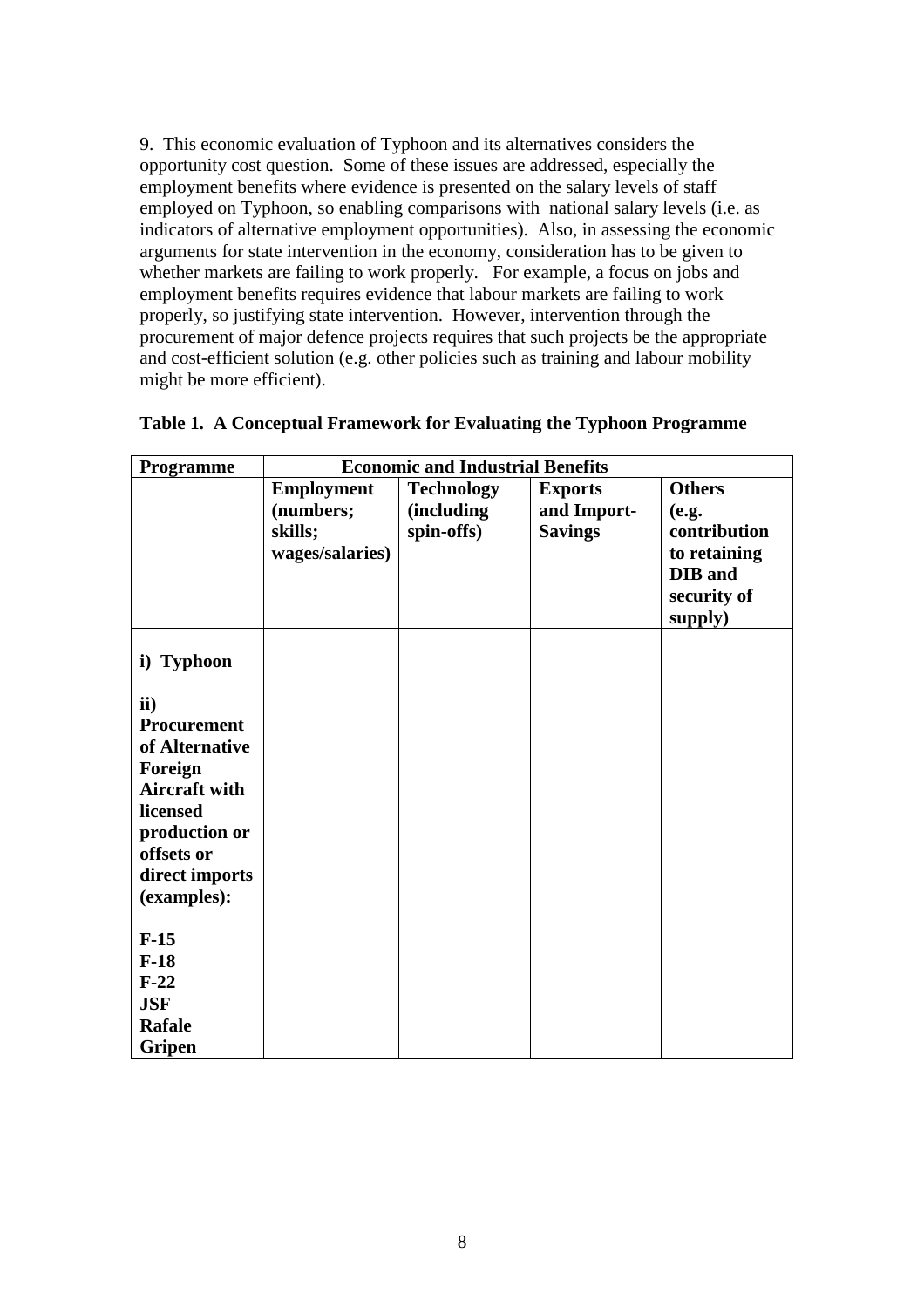### **Chapter 3.**

#### **EMPLOYMENT BENEFITS**

10. Typhoon supports large numbers of highly-skilled, highly-paid and high valueadded jobs throughout the four partner nations. There are jobs in development, production and support, involving airframes, engines, equipment and a range of support activities (e.g. simulators for aircrew training). The Typhoon jobs are in the major prime contractors for the airframe and engine and in their associated supply chains. In some partner nations (e.g. Spain), Typhoon has contributed to creating a highly-skilled labour force. Broadly, the costs of Typhoon production are allocated: 40% for the airframe; 40% for the equipment; and 20% for the engine. Support costs for Typhoon might be a further 50% of production costs. The total costs of Typhoon are estimated (2004 prices):

- i) Development = Euros 18 billion
- ii) Production  $(620 \text{ aircraft}) =$  Euros 36 billion
- iii) Support = Euros 15-18 billion
- 11. The basic principles of the work share arrangements for Typhoon are:

i) Work share is based on the number of aircraft ordered and the national financial contributions to the Programme are:

Germany =  $30\%$ ; Italy =  $19.5\%$ ; Spain =  $13\%$ ; and the UK =  $37.5\%$ 

ii) No money crosses the borders and taxpayer's money is invested into national and European aerospace industries.

12. **Total employment on Typhoon is estimated by Eurofighter at some 100,000 to 105,000 personnel employed directly and indirectly in over 400 companies throughout Europe**. This figure applies to each of the development and production phases (i.e. 100,000 on development and 100,000 on production). In 2006, these jobs were distributed:

- i) Germany: 20,000 personnel
- ii) Italy: 20,000 personnel
- iii) Spain: 25,000 personnel

iv) UK: 40, 000 personnel. The UK total includes over 5,000 jobs in BAE Systems allocated as follows: over 1500 jobs at Samlesbury in high technology manufacture; over 1300 jobs at Warton in leading edge design and systems engineering activities; and over 1000 jobs at Edinburgh and Stanmore in high technology design and sensor manufacture (Boardman, 2004).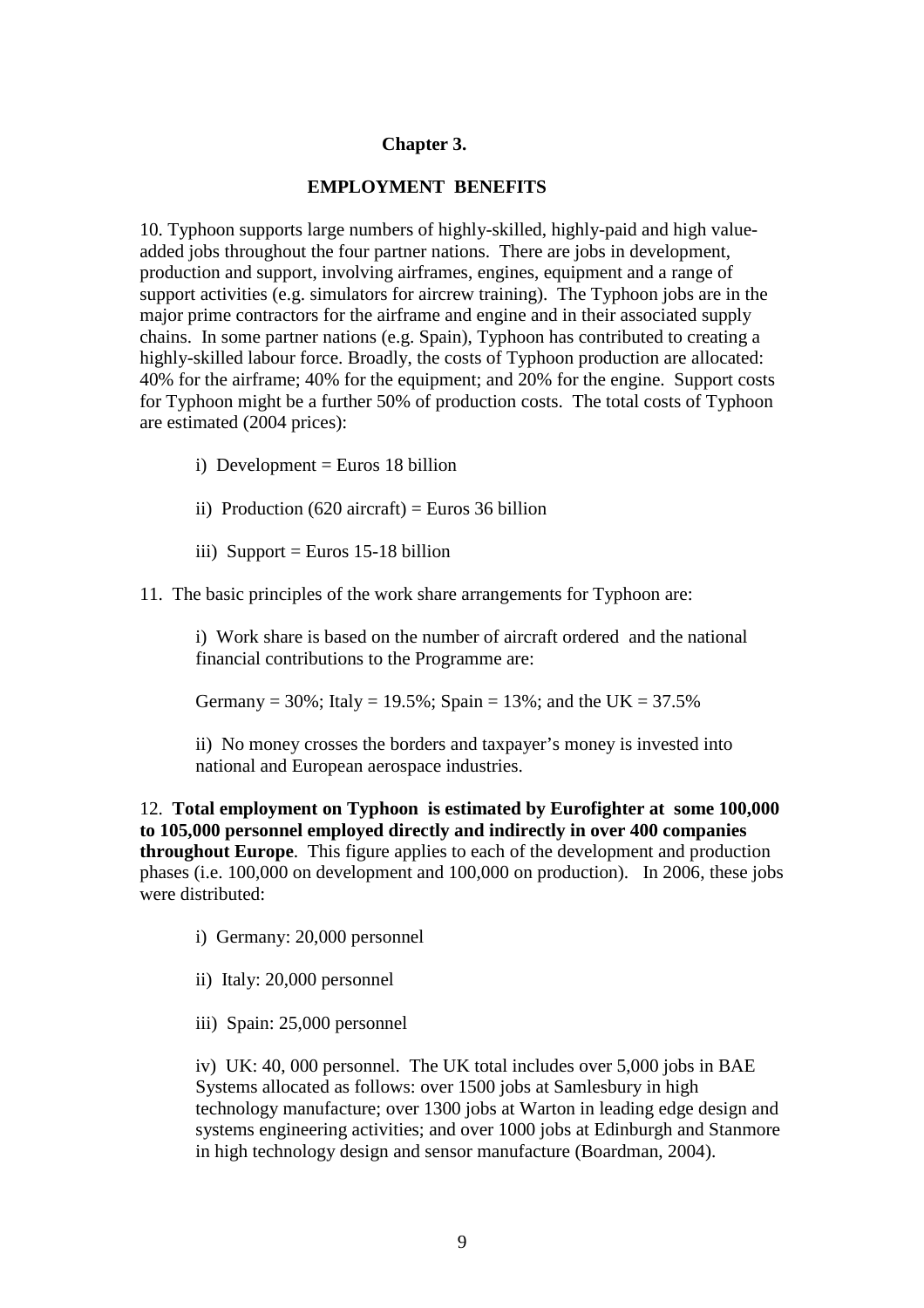13. Typhoon employment can also be assessed in terms of partner companies and supplier companies. On this basis, employment is:

i) **Eurofighter partner companies** (Alenia; BAE Systems; EADS D; and EADS CASA), all involved in design and production responsibility for major aircraft components plus final assembly supporting approximately **50,000 jobs**. The work is shared with Alenia building all left wings, outboard flaperons and rear fuselage; BAE Systems building all front fuselages, canopy, dorsal spine, tail fin, inboard flaperons and rear fuselage section; EADS Germany building the main centre fuselage; and EADS CASA building all right wings and leading edge slats.

ii) **Supplier companies**: mainly small and medium-sized firms with design and production responsibility and/or production responsibility for subcomponents and parts supporting approximately **50,000 jobs**. Major firms in the Eurofighter Team Top 8 suppliers(first tier suppliers) comprised BAE Avionics (UK); Smiths (UK); General Dynamics (UK); Marconi (now BAE: UK); EADS Defence Electronics (Germany); Teldix (Germany); Galileo Avionica (Italy); Indra (Spain). A survey of Eurofighter suppliers found that in 2003, the typical company had annual sales of Euros 201 million; it employed some 1600 personnel; defence sales were 64% of total sales; and employment on Typhoon accounted for some 5%-10% of total company employment. These firms also had suppliers for their company: typically, the firms in the postal survey had some 30 suppliers involved in their Typhoon production with some 5-6 suppliers accounting for 75% of the purchased inputs for Typhoon production. The majority of suppliers in the survey (64%) claimed that Typhoon profitability was the same as for their other defence work (with 36% claiming that its profitability was lower than their other defence work). However, all of the suppliers in the survey planned to remain in the aerospace business.

iii) Jobs in EJ200. Here, it is estimated that there were 4000 personnel employed at the first level in the EJ 200 supply chain. Whilst Typhoon is Europe's largest military programme, both MTU Aero-Engines and Rolls-Royce have large civil aero-engine businesses so that Typhoon is a small part of their total business (e.g. military business might be 15% of their total business). As a result, the airframe companies are more dependent on military work than the engine firms.

iv) Induced employment. There are additional jobs in local economies created from the spending of workers on the Typhoon programme (e.g. in local shops, garages, restaurants, etc). However, it has to be recognised that such jobs are also supported by alternative expenditures (e.g. construction work).

14. It was not possible to provide an independent evaluation of these total employment estimates and the methodology used to derive the figures. For example, one estimating method starts with a cost estimate, then converts costs to staff and annual employment numbers with adjustments for peak periods. The resulting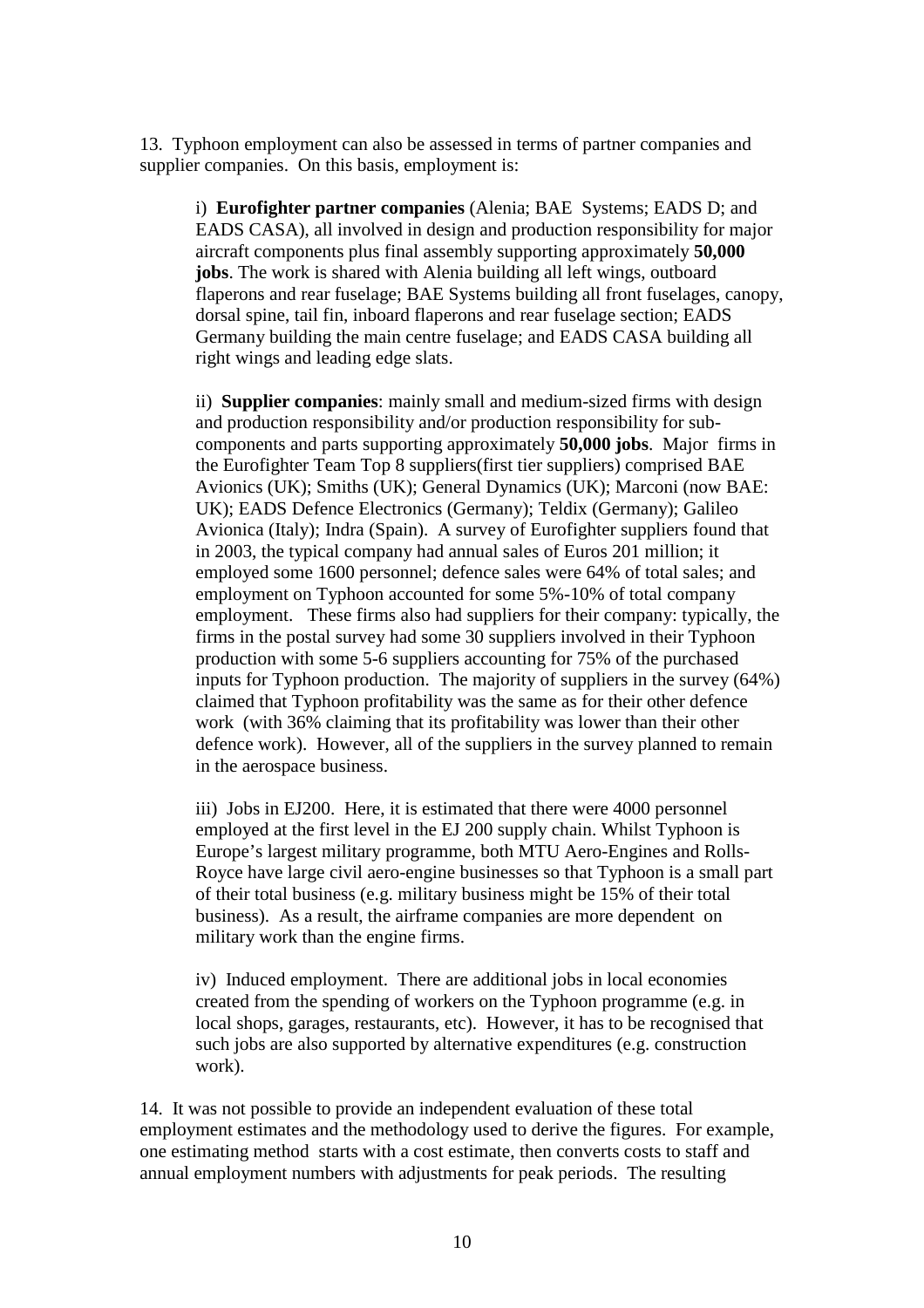estimate of direct employment is then used to estimate indirect numbers (i.e. in the supply chain, with an assumed ratio of direct: indirect of 1:1) with further additions for induced employment and jobs created from tax revenue (e.g. final employment estimate might be 2-3 times the numbers for direct employment). Furthermore, the resulting employment estimate might be for one partner nation which is then aggregated over all four partner nations. **An independent evaluation of estimated employment on Typhoon requires that the assumptions and methodology be available for critical scrutiny.** There are concerns about the assumptions used to estimate indirect labour and the definition of the supply chain and its extent; whether induced multiplier effects are included and the aggregation from one nation to all four partners. Further issues arise as to the definition of the Programme and whether it includes employment on support activities. Overall, the official Eurofighter estimates of Typhoon total employment range from some 100,000 personnel to more than 150,000 jobs across Europe (Boardman, 2004; Eurofighter Typhoon brochure, Munich, 2004).

15. There is an alternative method to provide a check on the reliability of the Typhoon employment estimates. This involves taking the UK figures for the estimated cost to the UK of the Typhoon Programme at £19670 million (development and production: 2002/03 prices, including new accounting rules); assume that these costs are spread over 30 years (1985-2015: NAO, 2003) to give an annual average cost of £656 million; assume that annual salary costs are £50K; and the result is estimated employment of 13,120 personnel in the UK (this is an annual average which will be subject to peaks and troughs). Applying the ratio of direct to indirect employment on all UK equipment projects (0.9 indirect per direct worker) gives an estimated annual UK employment on Typhoon of 24,928 (say, 25,000 direct and indirect: MoD/DASA, 2004, Table 1.9). Aggregating the UK estimates for all four partners, with a UK work share of 37.5% gives an estimate of some 66,500 personnel direct and indirect employed on Typhoon in the partner nations: this is considerably below the official Eurofighter estimate of 100,000. Part of the difference might reflect the assumptions required for the UK estimates and their application to all partner nations and the possible inclusion of induced and tax generated employment in some of the Eurofighter estimates of total employment.

16. **An example of the high skill content of the Typhoon Programme was given by EADS (Germany) where 96% of its Eurofighter workers are skilled**. On Typhoon R&D work, EADS (Germany) employment comprised 60% engineers; 25% blue collar; 5% commercial and legal; with the rest as support. Similarly, on Typhoon production, the EADS (Germany) workers comprise 25% engineers and 60% blue collar. Overall, about 50% of the Typhoon workforce in Germany have university and higher level educational qualifications (with 5% apprentices/trainees). **The labour skills on Typhoon development and production work are highly transferable**. For example, in the Munich area of Germany, development and production workers on Typhoon are transferable to the local motor car and electronics industries. Similarly, the EJ200 engine involves high technology work requiring highly educated staff with transferable skills (e.g. Rolls-Royce turbines for marine propulsion). More generally, the creation of an highly-skilled and transferable skilled labour force for Typhoon also contributes to harmonising European standards in skills. And within aerospace, Typhoon labour skills are further transferable between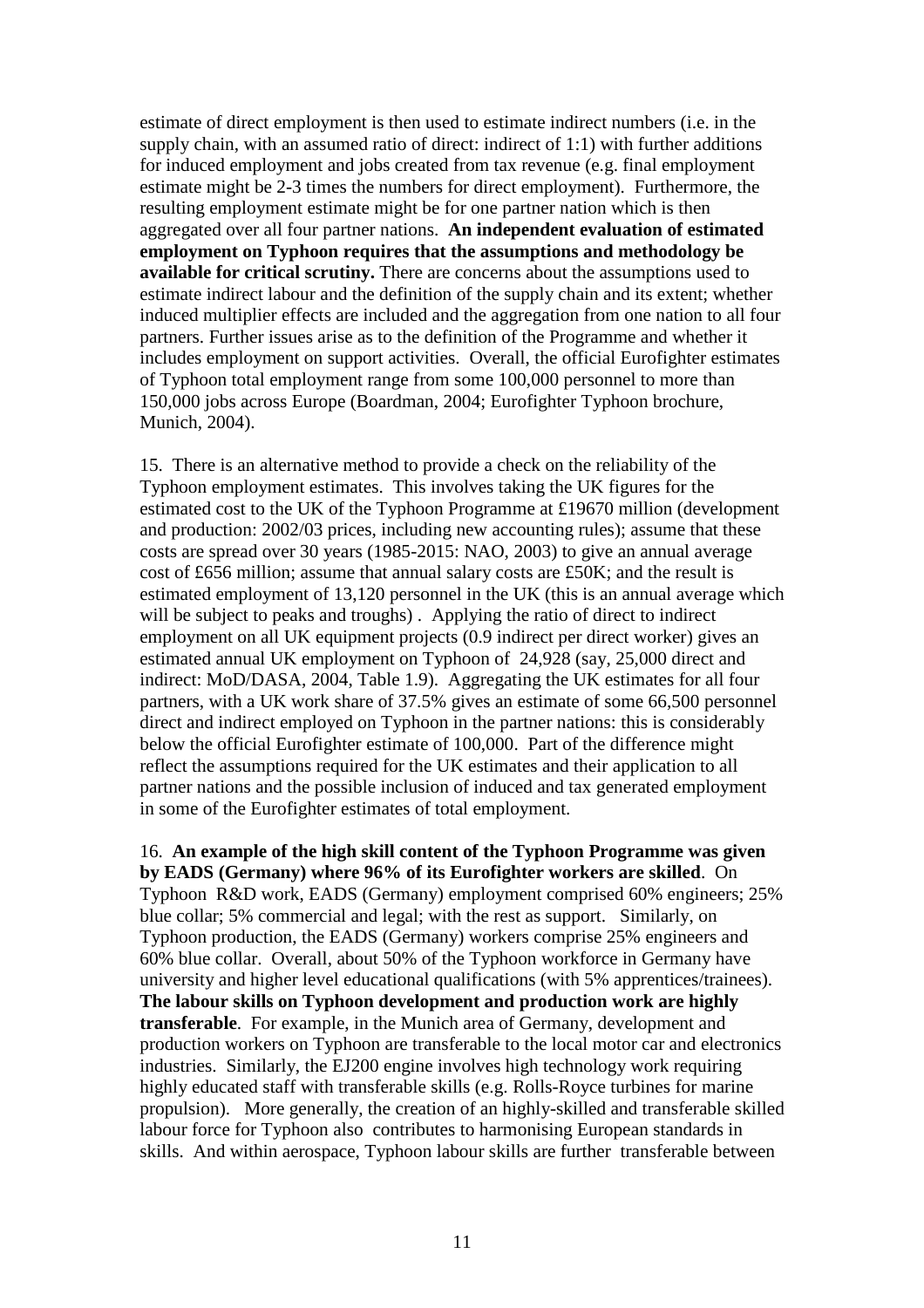military and civil work so that the skills and technology used on Typhoon have, for example, been applied to Airbus A380.

# *Further employment: Typhoon support activities*

17**. Employment in** *supporting* **Typhoon will be substantial**. Support involves training of aircrew and ground crew, the supply of spares, ground support equipment and repairs. Some of this support will be a non-recurring 'one-off' provision (e.g. infrastructure; ground support equipment); other aspects of support (e.g. repairs; spares) will continue over the life cycle of Typhoon; and at some point, there will be further work on 'mid-life' up-dates of the aircraft. There are also retrofits which provide further support business (e.g. frequent/regular upgrades of the fleet every two years). The estimated 'in-service life' of Typhoon is 25 years, but it could be inservice for up to 40/45 years (e.g. if final delivery is 2015, Typhoon retirement could be 2055/60). Similarly, the EJ 200 engine has an estimated life of some 25 years during which there will be life-cycle work requiring spares.

18. **Estimated support costs on Typhoon are at least a further 50% of production costs and involve total spending of Euros 15 – 18 billion** (based on support contracts to 2013). On this basis, support contracts are as costly as the development budget for Typhoon. **Some of the support work is high technology business, especially providing significant business for the simulation industry.**  For example, the Aircrew Synthetic Training Aids (ASTA) for Typhoon is an advanced training and simulation programme involving a contract worth 7 billion Euros and an estimated development period of 5.5 years. Similarly, Weapons Systems Support programmes for Typhoon cover ground support, integrated logistical support, ground crew training aids and the International Weapons System Support System (IWSSS).

19. Support contracts for Typhoon are subject to the project's work share rules (i.e. money does not cross borders) and support work can be used to 'balance-out' Typhoon work shares. Typically, spares are provided on fixed price contracts by suppliers and sub-contractors and not by prime contractors.

# *Learning curves and the costs of production delays*

20. Quantity is an important determinant of unit costs and prices in aircraft production. Quantity allows fixed R&D costs to be spread over a larger output and there are further reductions in unit production costs from learning and scale economies, with aerospace regarded as a decreasing cost industry**. Typhoon production benefits from learning with an average 85% learning curve and typically a 90% learning curve for combined labour and other operations.** The Typhoon contract requires continuous learning, but a view was expressed that learning curves will eventually 'level out' because CAD has been used to resolve production problems so that jobs become de-skilled. In terms of learning economies, the original planned production rate for Typhoon was 52 aircraft per annum, but this rate has now been reduced.

21. On Typhoon, learning was substantial over the first 60 units; and it is assumed that suppliers also experience learning economies. Comparisons across the four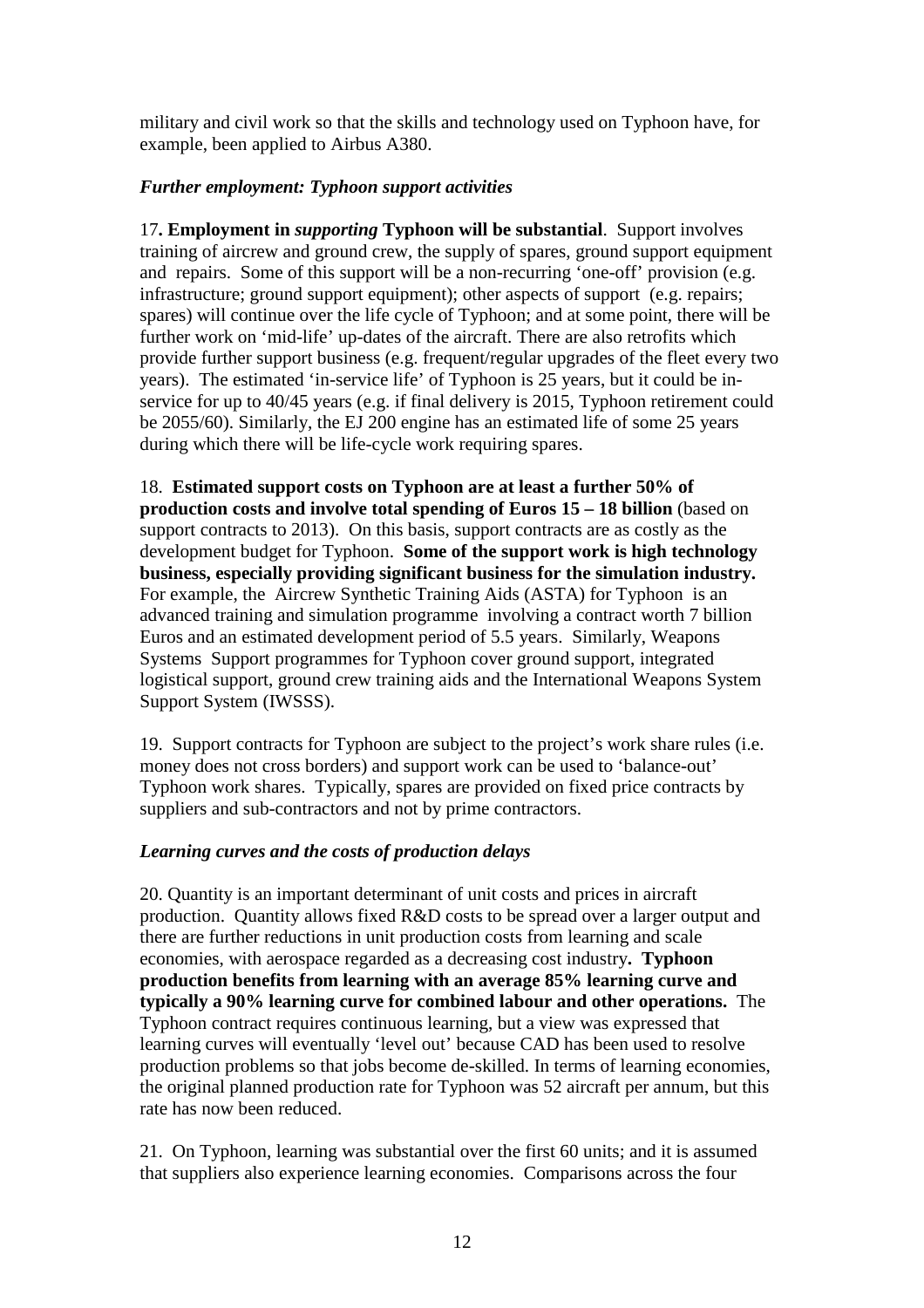partner nations suggest that man hours per unit are probably similar but costs can differ between nations. For example, on one item of equipment for Typhoon produced by both Germany and Italy, it was suggested that Germany was more expensive. It is also the case that the Typhoon learning curve is located substantially below the previous generation Tornado combat aircraft. Airbus has reported similar experience with continuous leaning and step changes in learning curves between generations of jet airliners. Such experience is significant since it indicates that the European aerospace industry is achieving US scales of output reflected in continuous learning and substantial downward shifts in learning curves (i.e. productivity improvements) between successive generations of aircraft.

22. **Breaks in production have adverse impacts on learning** (e.g. the delays in signing Tranche 2 meant a substantial break in production). For example, a break of one year in Typhoon production is equivalent to returning to unit one in production (i.e. learning has to re-start). Substantial production gaps will lead to the redundancy of experienced labour; when production re-starts, new inexperienced labour has to be recruited and trained, all of which takes time and involves costs (i.e. once experienced labour is laid-off and leaves for other industries (e.g. motor cars), it does not return to Eurofighter so that new staff have to be recruited). For example, it might take 4-5 months for new labour to become experienced (equal to 90 units) and some estimates suggest that this period might be as long as one year for production staff and two years for engineers (cf. car industry where new production workers can be trained in a few weeks).

# *Wages and salaries on Typhoon*

23. A key issue is whether Typhoon provides high skill and high wage jobs compared with alternative employment opportunities. The prediction is that Typhoon involves highly skilled and high paid jobs. Data on wages and salaries can be used as indicators of productivity (i.e. wages reflecting productivity). Unfortunately, data on wages and salaries were not available for the Typhoon prime contractors; but some limited data were obtained from the postal survey of suppliers (the supplier data were based on some examples only and were not a comprehensive coverage of wages and salaries on Typhoon). **The postal survey data showed that for 2003, Typhoon development work provided a median salary of Euros 50K (range of Euros 18K to 67K) compared with an average gross annual earnings in all EU industries and services of Euros 31.2K, representing a 60% differential** (EU average based on 2002: Eurostat, 2005). The corresponding figures for Typhoon production were Euros 30K (range of Euros 18K to 65K) compared with an EU average of Euros 31.2K, so that Typhoon production work amongst the suppliers was slightly lowerpaid than the EU average.

24. However, labour costs differ between partner nations so that a more accurate comparison is between Typhoon wages and salaries in each partner nation and the corresponding national average. **Table 2 shows that in all partner nations, Typhoon development work involves much higher wages and skill content than the corresponding national average, with the wage-salary differential ranging from almost 30% in the UK; almost 60% in Germany; 95% in Spain; and almost three-fold in Italy**. Development work employed systems engineers, software engineers and microwave engineers (amongst others). Typhoon production work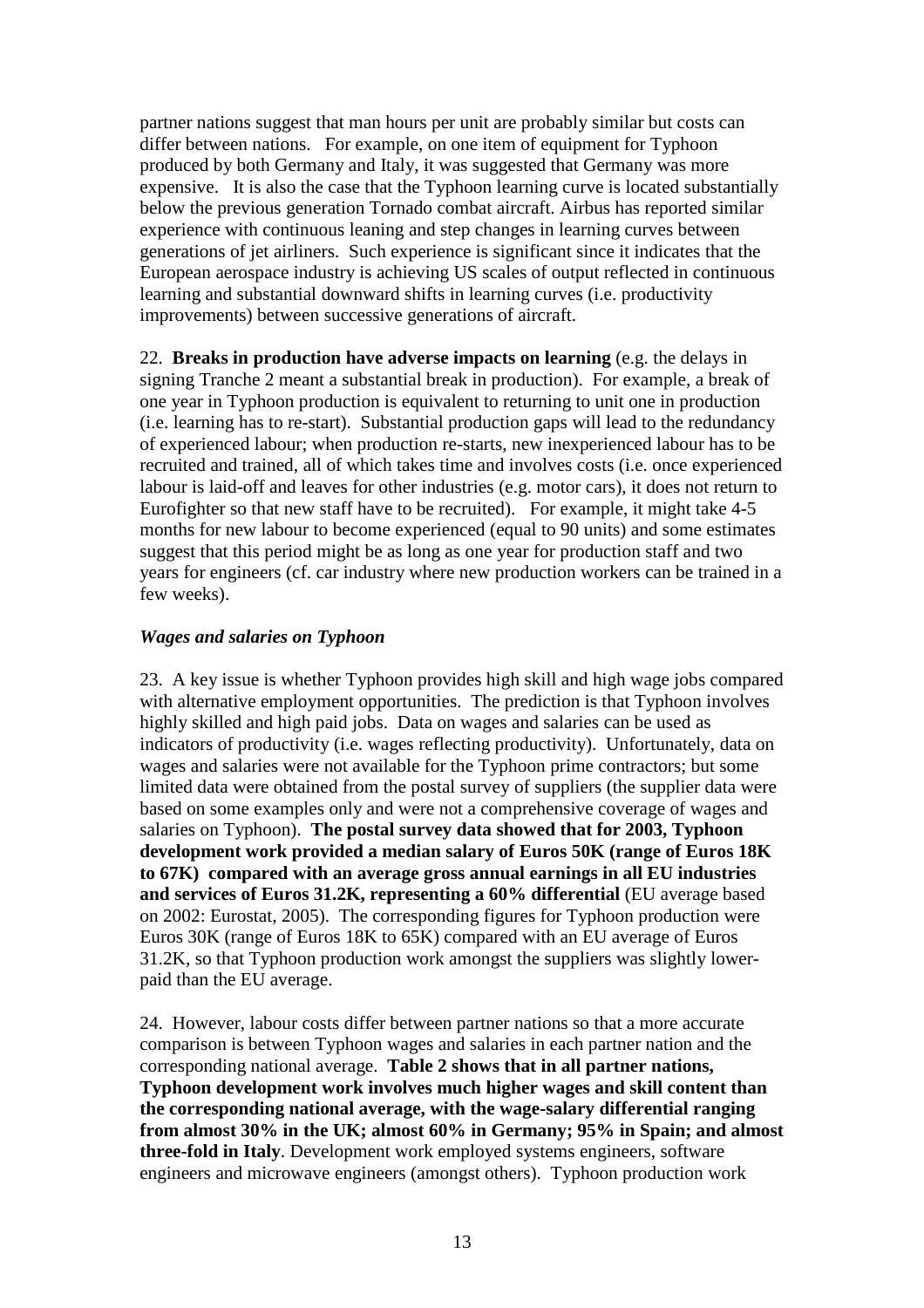also provided higher paid jobs in Germany and Italy but not apparently in the UK. Once again, it must be stressed that these results are tentative and suggestive, reflecting the limitations of the postal survey and the lack of any wage and salary data from the prime contractors.

| Country   | <b>Typhoon average annual</b><br>earnings: suppliers<br>(Euros) | <b>Average gross earnings</b><br>in industry and services<br>(Euros) |
|-----------|-----------------------------------------------------------------|----------------------------------------------------------------------|
| Germany   | Development: 60K - 67K<br>Production:36 - 65.5K                 | 40.4K                                                                |
| Italy     | Development: 60K<br>Production: 50K                             | 21.1K (2002)                                                         |
| Spain     | Development: $35 - 40K$                                         | 19.22                                                                |
| <b>UK</b> | Development: median: 50K<br>Production: median: 30.4K           | 38.8K                                                                |

# **Table 2. Labour Costs, 2003**

**Source:** Postal survey of suppliers only.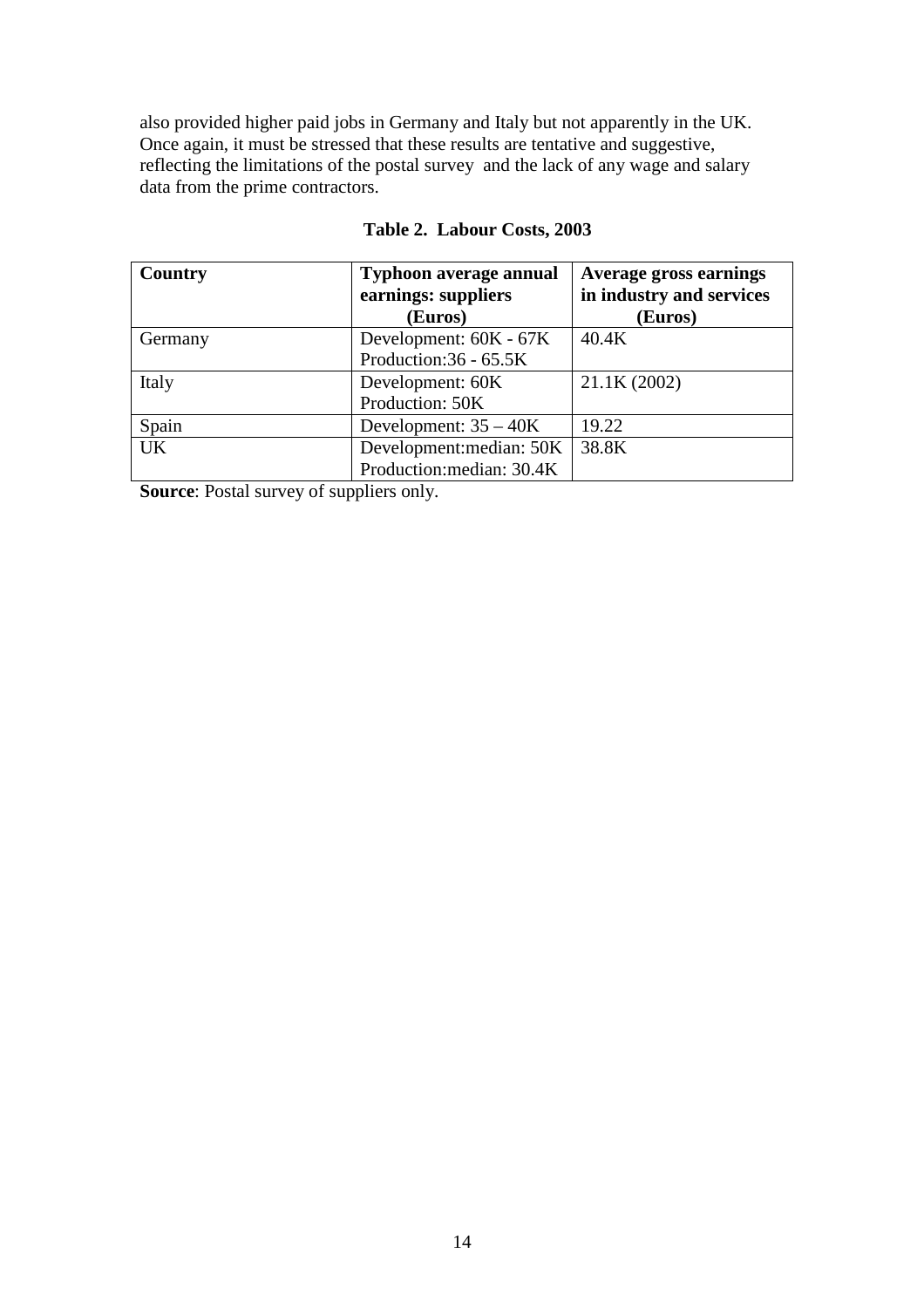#### **Chapter 4**

### **TECHNOLOGY AND SPIN-OFF BENEFITS**

25. Typhoon is an advanced, high technology combat aircraft (e.g. a software intensive system) which has created technology benefits, some of which are world class creating and supporting world class firms. The integration of a complex weapon system like Eurofighter Typhoon requires special expertise in key areas where these skills are only available in a limited number of companies in Europe and the rest of the world. Special expertise is required in aerodynamics, flight control systems, structures, avionics and in systems integration. The problem is that there is no shortage of examples of technology benefits and spin-offs; but whilst these examples are useful, they are no substitute for quantitative data on the market valuation of such technology benefits. Further problems arise in identifying the counter-factual: what would have happened to technology and spin-offs in the absence of Typhoon? Evaluating technology benefits must also allow for the lengthy time-lags between R&D on Typhoon and its application to other projects in the economy. Typhoon R&D is a lengthy process involving 18 years from start to first service delivery of the aircraft, followed by further development work up to and including Tranche 3 and beyond. Indeed, R&D effort on Typhoon will continue throughout much of its life-cycle with the development of future capabilities of the aircraft. It also has to be recognised that the technology benefits of Typhoon arise as a 'free gift' from the development of a military aircraft programme whose main objective is to provide military protection and security. Given these limitations of any analysis together with the lack of comparable published economic studies on technology benefits and spin-offs from defence R&D, this study proceeds with a *qualitative evaluation* of Typhoon's technology benefits.

26. **Our study identified an impressive set of examples of the technology benefits which have already resulted from Typhoon.** More examples are likely to arise in the future and from a more comprehensive and intensive survey coverage of prime contractors and major suppliers on the Programme. Typhoon is claimed to have established world leaders in carbon fibres, sensor fusion and glass fibre cables for data transmission as well as in flight control systems and modular avionics. Following our interview survey (prime contractors), the following examples of technology benefits and spin-offs from Typhoon were identified:

i) *Carbon fibre technology*, with further applications to civil aircraft. Typhoon's surface is 70% carbon fibre which has benefits for fatigue, corrosion and weight. The carbon fibre manufacturers on Typhoon are centres of excellence in each partner nation, with Typhoon providing these firms with a stable work-load. This technology has 'spun-off' and been applied to heavy machines (e.g. milling machines) and motor cars (e.g. Formula 1 racing cars: Ferrari via Alenia; McClaren via BAE with aeronautical engineers on both Tornado and Typhoon acting as consultants to Formula 1 firms in Italy and the UK). However, it has to be recognised that some of this technology might well have been developed by the car industry, but at a cost and probably at a later date.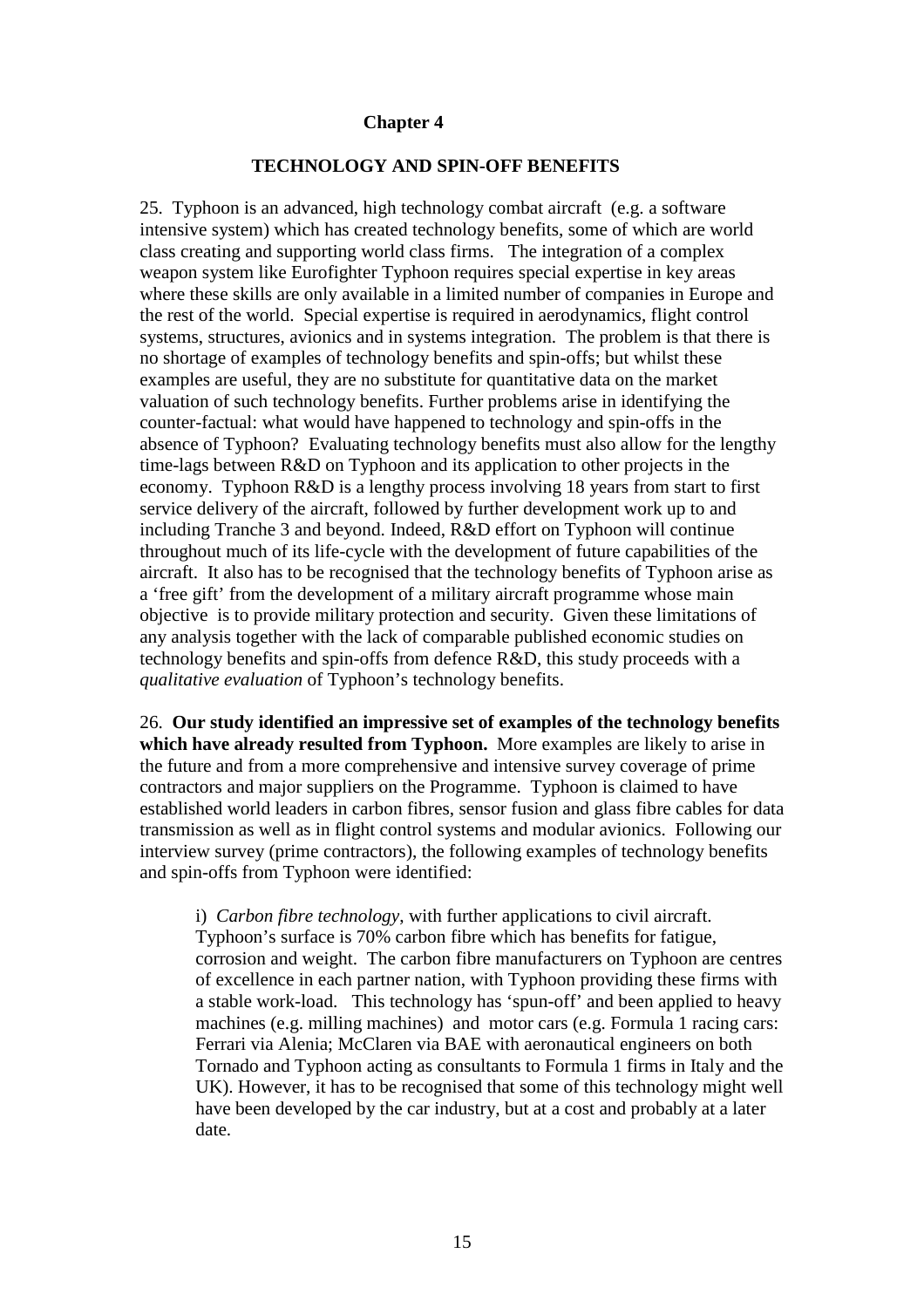ii) *Super plastic forming and fusion bonding* which involves new construction methods without the need for traditional manual operations (e.g. applied on front canards of Typhoon which are weight sensitive using new methods of construction without the need for traditional manual operations). This procedure is used in three of the partner nations, but is not used to the same extent in Germany (reflecting work shares).

iii) *Aero-engine technology*, reflected in the EJ 200 engine for Typhoon. This engine is a world leader; it could be used on other military aircraft; and there are further applications of the technology to civil aero-engines. It involves the casting of high temperature blades where there are some world leaders; blade technology; repair technology and high technology welding.

iv) There are technology spin-offs from the EJ 200 engine. Examples of 'spin-offs' include power generation engines for civil work; applications to the health sector (e.g. surgery; joints); cameras used to inspect the engine have been applied to dentistry; the development of better materials able to withstand high temperatures; and benefits to software technology firms. Some of the materials technology for the EJ 200 is being developed and applied throughout the supply chain (e.g. lighter engines; fewer components). Other examples include applications of the brush seals technology developed for the EJ 200 engine (Rolls-Royce and MTU Aero Engines). This technology is being applied to power generation; electrical motors; construction machining; and mining equipment.

v) *Spin-offs to civil aircraft, to motor car industries and to supply chains.* For example, Alenia is using its carbon fibre technology from Typhoon for its role in work on the Boeing 787 and other aircraft projects; and this technology also 'spills-over' into Alenia's supply chain. Similarly, Typhoon technology has been applied to Airbus and Boeing jet aircraft. Technology on Typhoon has also been applied by the Formula 1 racing car industry and by the motor car industries (e.g. carbon fibre technology; anti-skid braking; GPS; Data Bus systems; HUDs).

27. Two further technology benefits of Typhoon were identified. First, its contribution to developing management skills through the ability to develop and manage internationally collaborative programmes. Second, the transfer of technology between nations such as engines and radar technology (although some might regard such transfers as a cost). Spain is given as an example where its IPT engine company acquired technology from the EJ200 engine so contributing to Spain's objective of entering the aerospace industry. There were also technology benefits for suppliers. Some 80% of suppliers reported that Typhoon had resulted in technology benefits for their company's defence work including examples such as new systems engineering; work flow management systems; technology for the development of fuel gauging systems and actuators; and mission support. However, amongst the sample of suppliers, there were relatively few examples of technology spin-offs to their civil work and to other companies. But, remember that these are responses from a limited postal survey of suppliers which did not include the prime contractors (see above).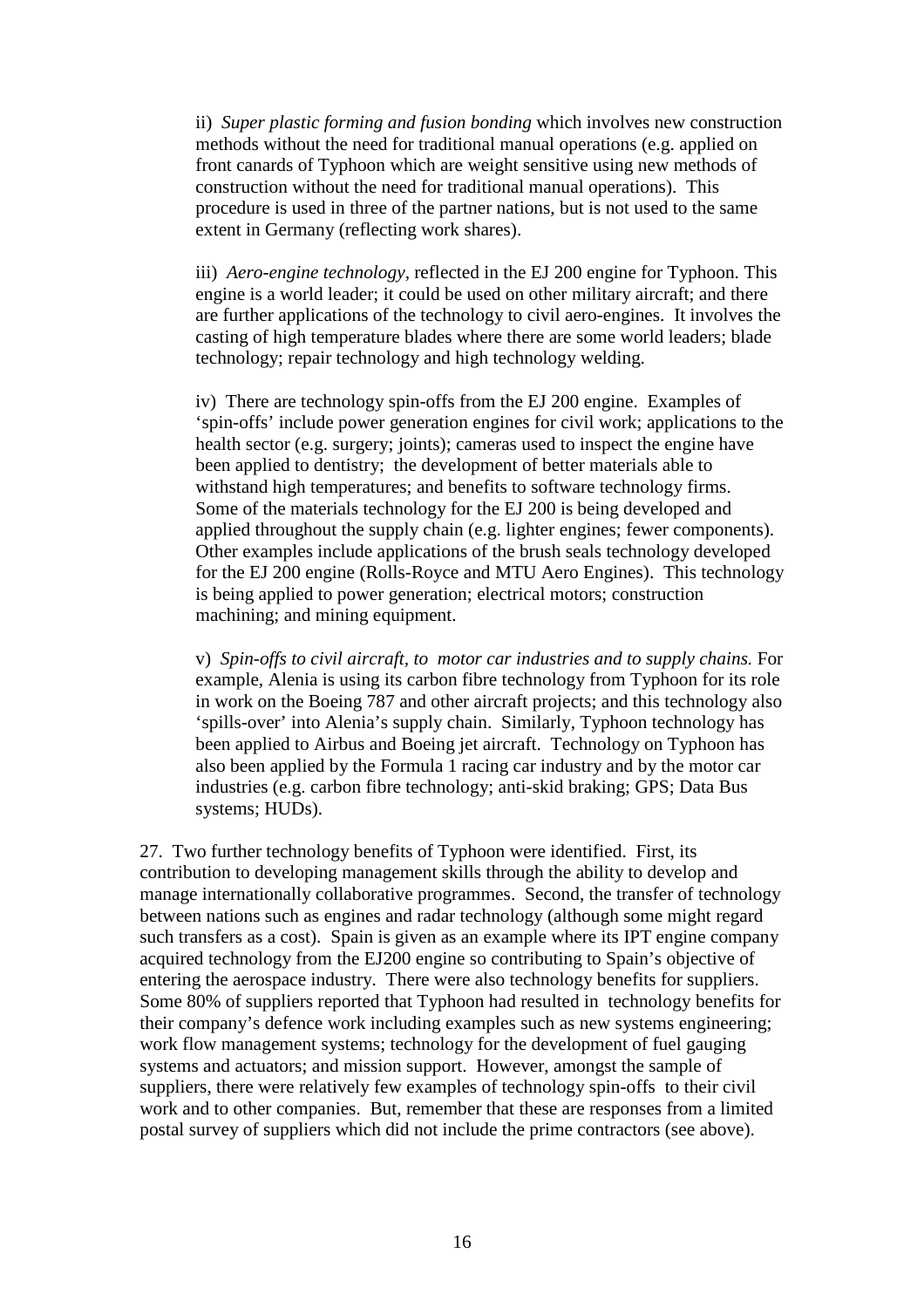### *Impacts on the supply chain*

28. **Typhoon is not only contributing to technology benefits and technology spin-offs: it is also contributing to the creation of a whole range of modern business practices throughout the supply chain which are a further aspect of spin-offs from the Programme**. Eurofighter Typhoon work is driving the equipment suppliers not only in new technology (which they can apply to other parts of their business, both aerospace (e.g. Airbus; Boeing) and non-aerospace; but it is also affecting a whole range of their business skills and practices. Examples include the application of IT, management and commercial practices, procurement, contracting and sales skills and practices. Equipment firms are then able to apply both technology and business skills and practices to other markets.

# *Transmission mechanisms*

29. Our study identified some of the mechanisms whereby technology from Typhoon is 'spun-out' to other sectors of the economy. Here, a key point is the role of Typhoon in introducing not only technology but a whole range of modern business and management skills and practices to equipment suppliers throughout the supply chain (e.g. IT; commercial; contracting; sales skills). Various mechanisms were identified for transmitting Typhoon technology to other sectors of the economy. These included:

i) Labour turnover with skills transferred elsewhere either within a company or to other firms (e.g. motor car industry in Germany).

ii) Staff on Typhoon acting as consultants (e.g. Formula 1 racing car industry).

iii) The supply chain (e.g. via equipment specifications which leads to advanced technology flowing to small-medium size companies).

iv) Links with universities. For example, both MTU Aero Engines and Rolls-Royce are working with universities on development problems on the EJ200 engine (although some university technology might spin-off into EJ 200 engine work).

# *The valuation of technology spin-offs: the example of JSF for The Netherlands*

30. One of the few studies to estimate the value of technology spin-offs was undertaken to measure the impact of the planned buy of JSF by The Netherlands. This study was based on an interview survey with the respondents providing estimates of the market value of spin-offs for the Dutch economy. It was estimated that the JSF contract would be worth at least US\$ 9.2 billion in development and production activities for Dutch firms. This expenditure was estimated to support some 23,000 man years of work for the Dutch aerospace industry (the labour-intensive maintenance, repair and overhaul activities were not included in the study). It was also estimated that there would be further benefits to the Dutch economy from spinoffs of US\$1.1 billion and a spill-over of US\$ 120 million. Spin-off is defined as the contribution of JSF to other programmes in the Dutch aerospace industry and spill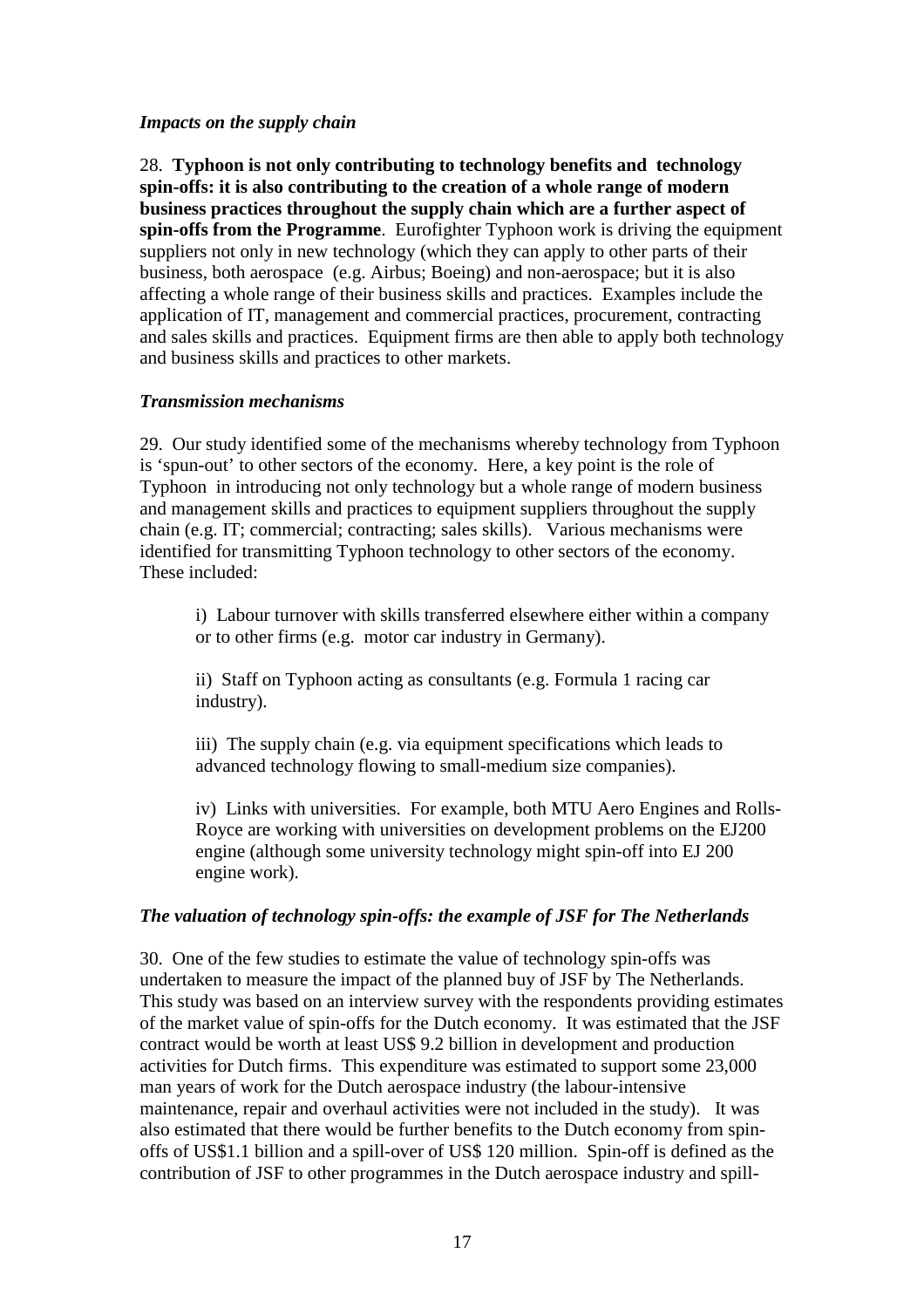overs are the contribution to other industries. On this basis, spin-off represents about 12% and spill-overs about 1.3% of the total value JSF work for the Dutch economy giving an aggregate externality valued at some 13% of the total value of the JSF work (Vijver and Vos, 2006). Not surprisingly, the value of spill-overs is relatively small, reflecting the problems of interview respondents seeking to estimate their values outside their areas of expertise. **If the Dutch figures for JSF are applied to Typhoon, they suggest an estimated value for spin-offs of Euros 6.5 billion and for spill-overs of Euros 0.7 billion giving an aggregate externality of Euros 7.2 billion (2004 prices).** This estimate should be treated with considerable caution: it is based on interview responses with all their limitations and it is assumed that Dutch work on JSF is equivalent to Typhoon. In reality, Typhoon, which involves a European development programme, is likely to offer more technology benefits to the partner nations than the technology contribution of JSF to the Dutch economy (where JSF is a US-dominated programme, with most of the development work undertaken in the USA).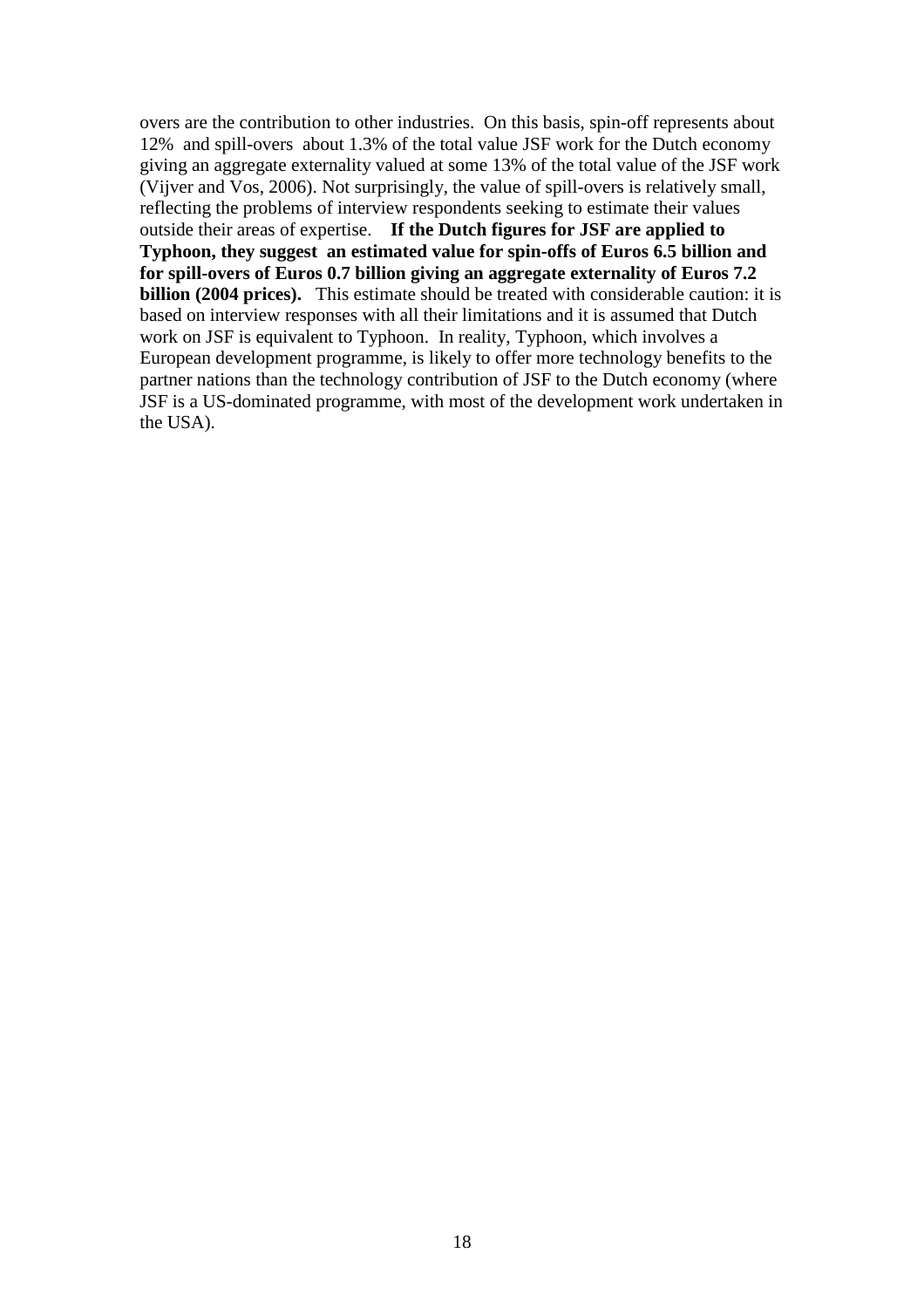### **Chapter 5**

#### **EXPORT PROSPECTS AND BENEFITS**

31. Exports offer further economic and industrial benefits. They provide additional employment and contribute to maintaining the European defence industrial base. Typhoon exports include initial spares, maintenance, equipment and training for, say, 2 years, followed by further export business over the life-cycle of Typhoon which will include at least one major mid-life up-grade. The value of this life-cycle business might be an extra 50% to 100% of the initial price over 35 years (e.g. engine spares). In addition to direct exports of Typhoon, there are further balance of payments benefits to the partner nations in the form of import-savings (i.e. savings on imports which would be needed in the absence of Typhoon). Estimates of import-savings from Typhoon are sensitive to the assumptions about the cost of the alternatives. There are various possibilities. First, it might be assumed that Typhoon represents the least-cost solution: if so, all its costs count as import-savings (i.e. both development and production costs). Or, it might be argued that alternative aircraft are available at production costs only, without any R&D levy. Here, much depends on the capability and unit prices of the alternatives: for example, a cheap option would be F-16 aircraft but these are of much lower military capability than Typhoon and they would result in a relatively low value of import-saving. Imports also have other costs which need to be considered, namely, their adverse impact on the national defence industrial base and the reluctance of the USA to transfer technology (especially to nations without a competitive defence industrial base).

32. A 1992 IFO study estimated the impact of the Eurofighter programme on the German economy (EF 1992). It concluded that a government order for the German aerospace industry leads to twice more work in other industrial areas than the direct order (presumably including both indirect and induced employment); it results in a 1.56 added value for the overall economy; and it secures a flowback in taxes and other dues of 70%. The study compared the procurement of Eurofighter (at actual procurement cost without taxes and dues) with a foreign purchase and a licensed production option. The comparison was in terms of injections and withdrawals for the economy and it was concluded that:

i) Eurofighter: procurement cost minus 60% return in taxes/dues leads to a net costs of 40%;

ii) F-18 procurement (USA): return in taxes/dues is 14% giving a net procurement cost of 86% of the total;

iii) F-18 purchased under licensed production: return of 35% in taxes/dues leads to a net procurement cost of 65% of the total.

33. Typhoon exports usually involve an offset. For Typhoon exports to Austria, there is a 200% offset. Offsets are direct on Typhoon and indirect on other aircraft programmes and non-aircraft programmes, using Eurofighter's industrial conglomerate contacts and its suppliers (e.g. car business via Daimler Chrysler; transfer of repair business). On Typhoon, export sales initiatives are led by one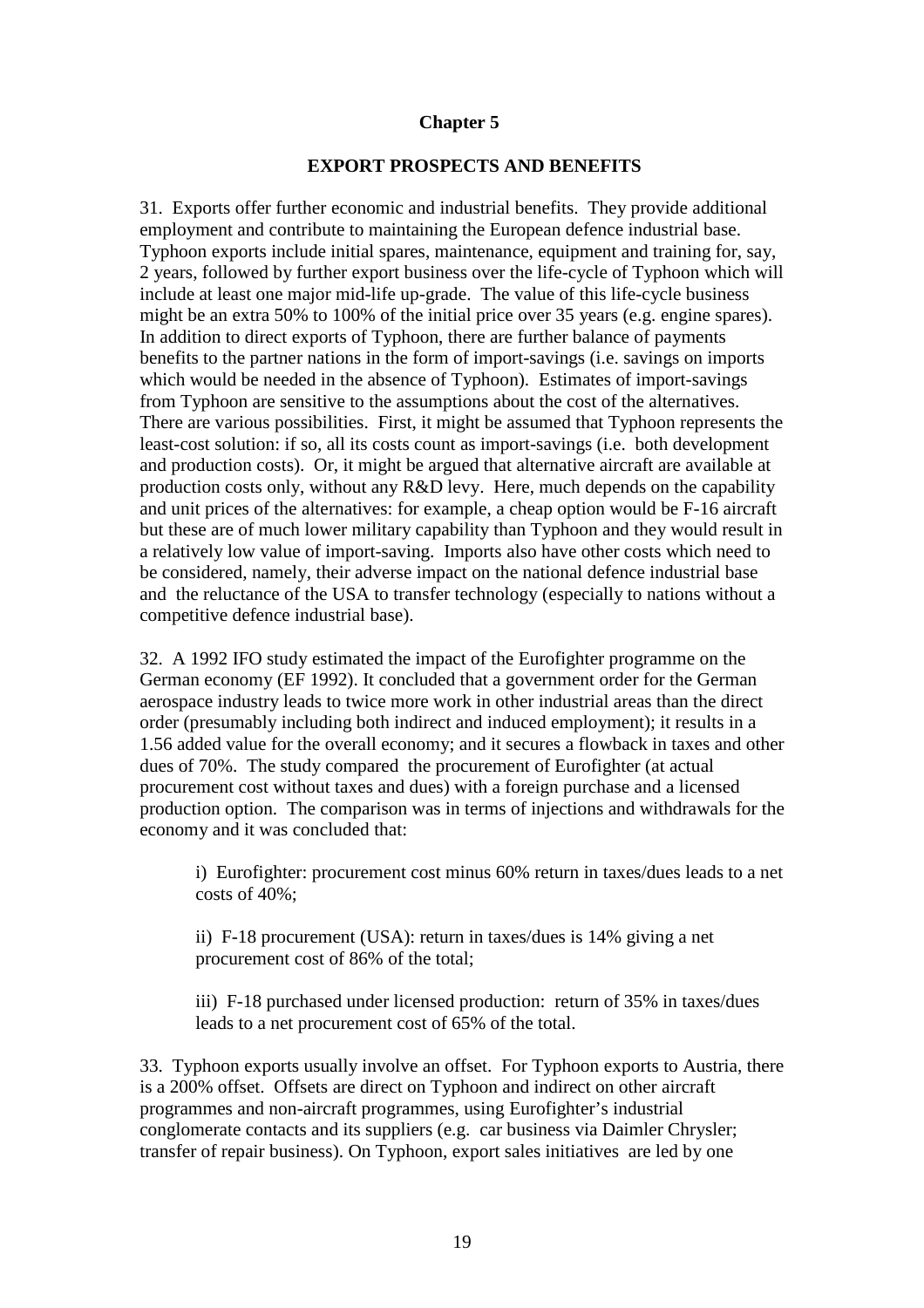partner nation (e.g. EADS, Germany, managed the Austrian export bid; BAE Systems led for Singapore which was not successful ).

34. Estimates suggest Typhoon export prospects ranging from a minimum of 100 aircraft to an upper-bound of 300 aircraft and a mid-point estimate of 200 aircraft. Its main rivals are seen as the existing US F-15 and F-16 aircraft regarded as 'good and cheap'; the JSF which is in development and some years from service (with concerns about schedule delays and further cost increases, as well as international partners' dissatisfaction with work shares and technology transfer: FI, 2006); and the French Rafale. Eurofighter Typhoon has at least one advantage over its US rivals: it offers an alternative source of supply for nations reluctant to become dependent on the USA. It is also a multi-role aircraft believed to be the next best to the US F/A-22 (which is much more expensive and not a multi-role aircraft). Eurofighter has provided a ranking of rival aircraft in terms of cost and combat effectiveness. This ranking shows that for similar cost, Typhoon is more combat effective than Rafale, JSF, F-15E and F/A-18E; the F-16 and Su-35 are cheaper but considerably less capable; and only the F/A-22 is superior to Typhoon on combat performance, but at considerably higher cost (Eurofighter Typhoon Overview, Munich, 2004, p 64). One study reported that in simulated combat against a Su-35, the F-22 shoots down 10 for every one of its own losses; Eurofighter just under half (some 4.5 Su-35s for every Typhoon); and Rafale was next best which lost one for one (Brookes, 2005, 17). Typhoon is also interesting in that it is claimed that it has broken the traditional trend of rising costs for successive generations of combat aircraft (e.g. Lightning, Phantom, F-18 and F-22 are on a rising unit curve which has risen at an increasing rate for more recent aircraft; but both Tornado and Typhoon are exceptions to this trend with an 'offshoot' showing rising costs but at a much slower rate than the general trend: BAe, 1997). Overall, a 2006 forecast concluded that "The Eurofighter consortium is projected to lead the market in terms of sales revenues, and will be trailed by Lockheed Martin, Boeing, the Lockheed Martin/Boeing F-22 team, Russia's Sukhoi and relative newcomer Chengdu from China" (FI, 2006).

35. To date, there is an export order for 18 Typhoon aircraft for Austria**. This export order is valued at some Euros 1.9 billion, for production and support.** However, this is a gross figure which needs to be adjusted for the net effects of the offsets provided to Austria. **Applying the ratio of total Eurofighter jobs (100000) over an estimated 620 aircraft suggests that the Austrian export order might sustain some 2900 jobs over the duration of the contract**. There are further export prospects in Greece and Norway, together with the Middle East, Japan, Denmark, India, Switzerland and Turkey (Alenia leads the campaign in Turkey). Typhoon was not selected by Singapore which awarded its combat aircraft contract to the US F- 15 aircraft. Interestingly, Norway is participating as an industrial partner in the Typhoon Programme with contracts valued at Euros 37 million, jointly funded by the Norwegian Government and Norwegian industry (Eurofighter Typhoon Overview, Munich, 2004, p69). In 2005, an agreement was announced between the Governments of Saudi Arabia and the UK under which Typhoon will replace Tornado ADV aircraft and others in service with the RSAF. Whilst the details of the arrangements are confidential between the two Governments (MoD, 2005), there have been estimates suggesting an export order for Saudi Arabia of 24 to 72 Typhoons (Flight, 2006; Independent, 2005).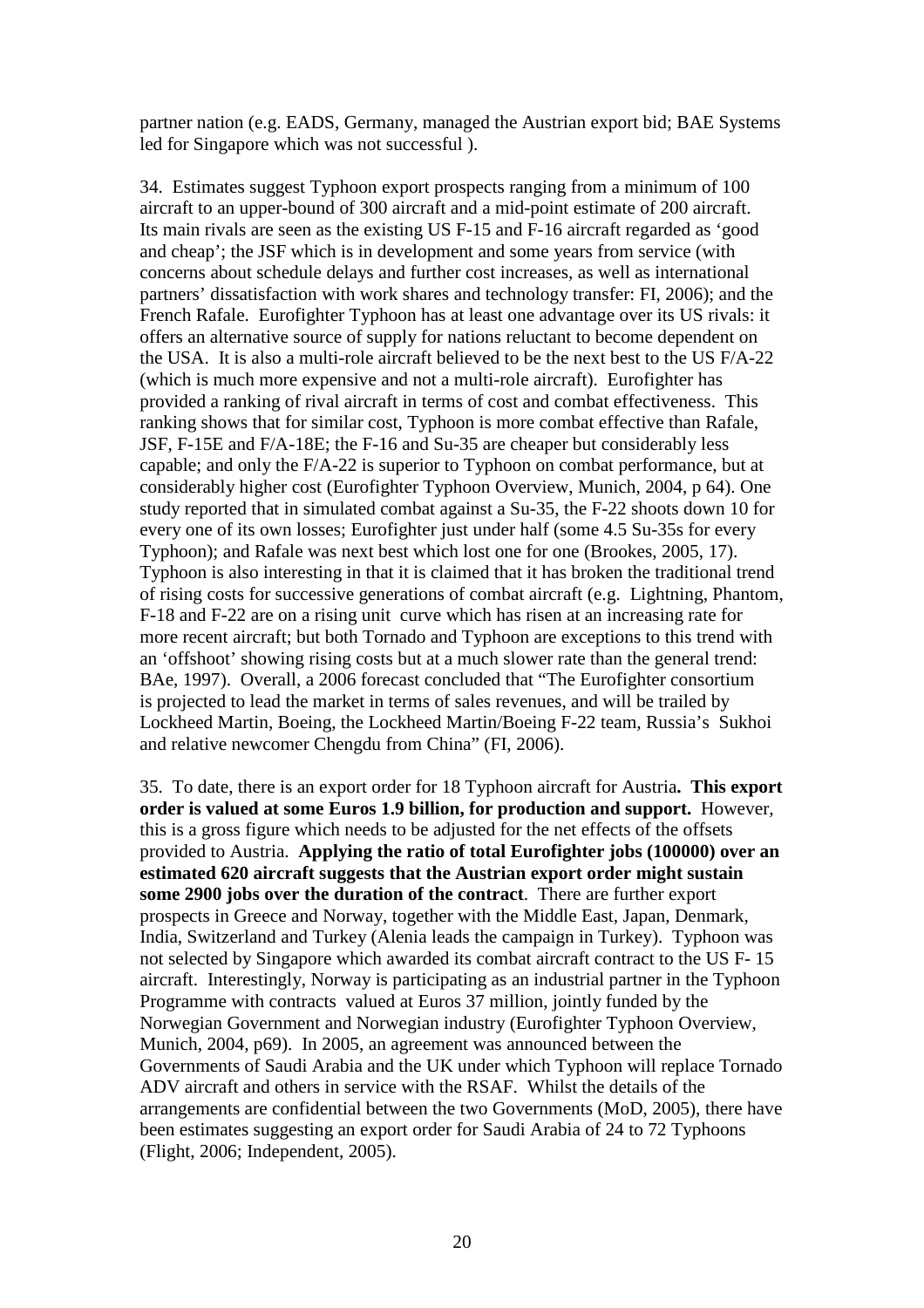36. Table 3 shows the estimated total production of Typhoon at May 2006**. If the Saudi order is confirmed at 72 aircraft, it might be valued at some Euros 7.6 billion (based on the value of the Austrian order), supporting over 11,000 jobs for the duration of the contract.** 

| Country      | <b>Tranche 1</b> | <b>Tranche 2</b> | <b>Tranche 3</b> |
|--------------|------------------|------------------|------------------|
| Austria      |                  |                  |                  |
| Germany      |                  |                  | 68               |
| Italy        | 28               |                  | 46               |
| Spain        |                  | 34               | 34               |
| UK           | 53               | 9.               | 88               |
| <b>Total</b> | 148              | 254              | 236              |

**Table 3. Total Production: National and Exports** 

**Source:** Eurofighter, Munich

 $\overline{a}$ 

37. Estimates can be given of Typhoon's total balance of payments contribution comprising exports and import-savings and for acquisition costs only (i.e. excluding support costs). The total value of exports at May 2006 was estimated at Euros 9.5 billion (based on total exports of 90 aircraft). The import-saving contribution is based on two estimates. First, assume that Typhoon development and production costs represent the least-cost solution, giving an import-saving contribution of Euros 54 billion (the best case or upper-bound estimate). Second, assume that there are lowercost alternatives represented by the US F-15E and F-18E/F aircraft and that in the absence of Typhoon, these would be the aircraft purchased by the partner nations. This US buy is estimated to cost Euros 33.5 billion which provides an alternative estimate of the import-saving contribution of Typhoon<sup>2</sup>. On this basis, the total **balance of payments contribution of Typhoon is some Euros 43-63.5 billion.** 

<sup>2</sup> This alternative assumed that the 4 partner nations would purchase 200 F-15s and 420 F-18s at unit costs of \$85 million and \$58.6 million, respectively (2004/5 prices and exchange rates). These are acquisition costs only. Spares, etc, would be purchased form the USA as a monopoly supplier (cf. F-104 experience: the equipment is cheap but you pay for the spares).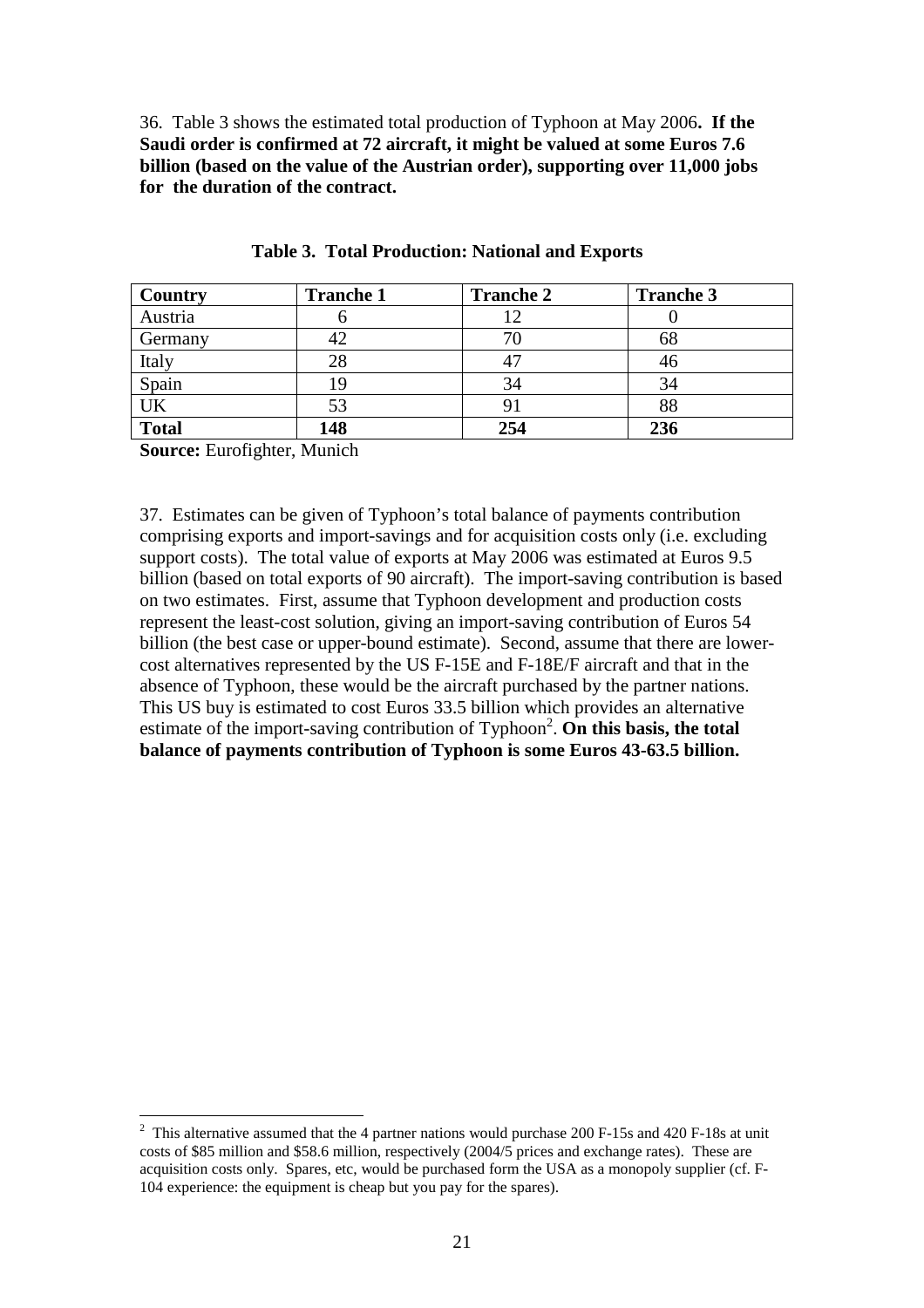# **Chapter 6**

### **INDUSTRIAL BENEFITS**

38. **Typhoon has maintained an independent European combat aircraft industry as part of the defence industrial base. It offers Europe and other nations independence from the USA; it contributes to equipment standardisation and inter-operability within Europe; it has supported the European aerospace technology base; and it has contributed to maintaining an internationally competitive European aerospace industry.** 

39. Typhoon also offers a multi-purpose combat aircraft which is affordable and designed to meet the different operational requirements of European nations. In contrast, the US with its larger defence budget can afford to purchase a variety of highly specialised aircraft each optimised for a specific role (e.g. F/A-22 for the single role of air superiority). European nations cannot afford US technology for armed conflict (i.e. purchasing a variety of different aircraft each for a specific and highly specialised role: they need affordable technology capable of a variety of roles). On this basis, Typhoon is more able to meet the different operational requirements of European nations.

# *Inefficiencies in collaboration*

40. Eurofighter has been heavily criticised for inefficiencies in collaboration embracing development and production and reflected in the industrial organisation and in its work share arrangements(e.g. " Typhoon is a dysfunctional Programme"). The Typhoon Programme lacks a single lead company as prime contractor with authority and financial responsibility(e.g. "Eurofighter is a loose federation compared with Airbus which is a single entity acting commercially;" also "Eurofighter has only one programme, namely, Typhoon"). MBDA has been suggested as a possible future model for Eurofighter. Similar criticisms have been made against the four partner nations and their governments where there is a lack of a single customer ("the partners will not concede control to NETMA") and where governments are subject to changing requirements, national agendas, industry lobbying and different budgetary pressures (although national projects are not immune from such features). There is a further cost of Typhoon collaboration, namely, the compensation which has to be paid to the other partners by any nation which unilaterally exits the programme.

41. In development work, it is accepted that collaboration is costlier than a similar national project and that the 'square root rule' still applies to collaborative programmes. On Typhoon, a UK study estimated that its development costs were 1.96 times the cost of a national alternative (NAO, 2001, p16). However, it is claimed that national projects are now extremely expensive and that whilst there are costs of collaboration, there are 'huge benefits' from collaboration (e.g. companies share experience; the EJ200 engine is a much better product than if only one company had developed the engine). It is also recognised that for more efficient collaboration, there needs to be a change from traditional work shares based on *juste retou*r on a single project to work shares applied to a number of projects. On Typhoon, work share rules apply to the prime contractors and to the first tier suppliers only; second and third tier suppliers are not subject to work share arrangements (work share means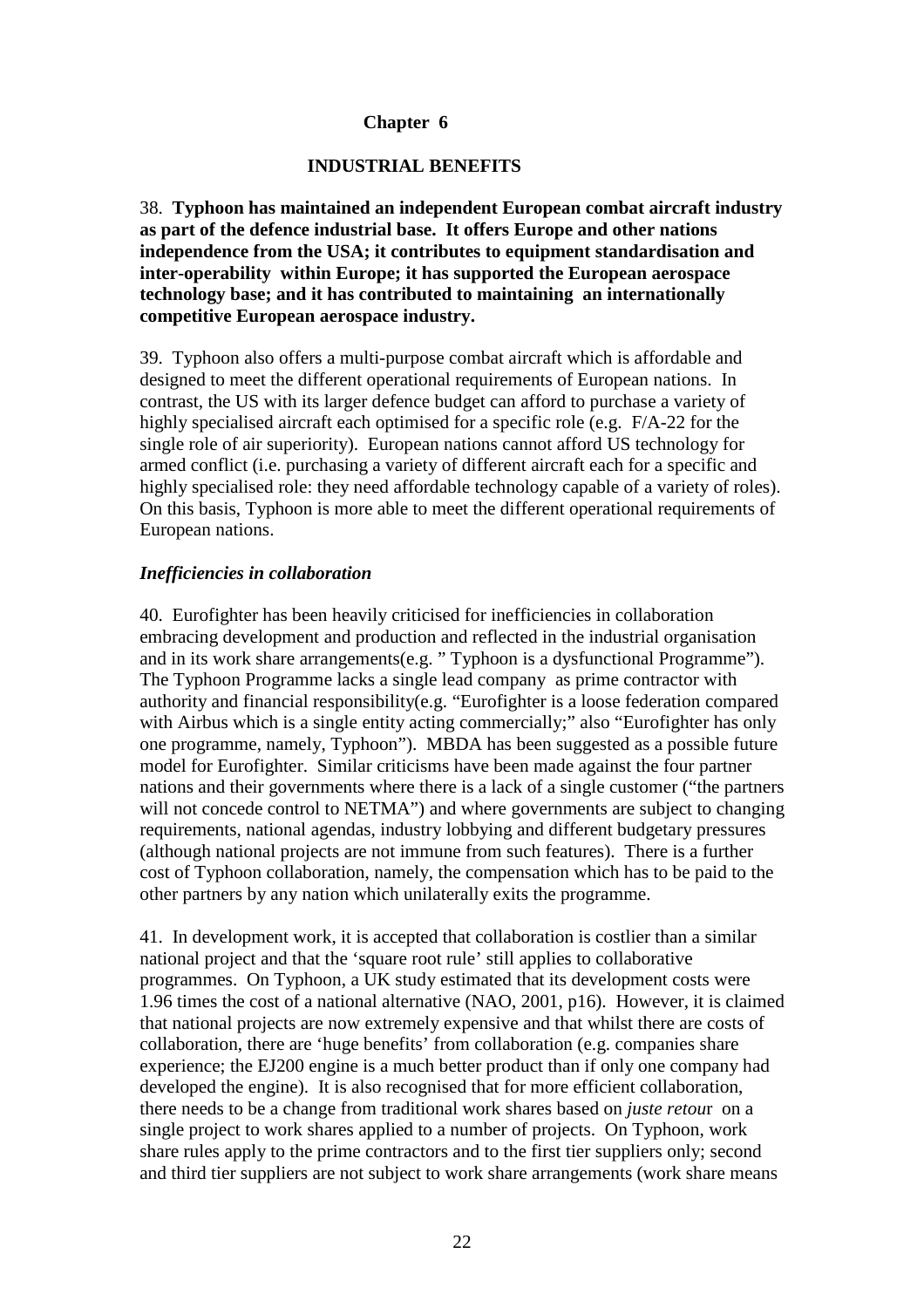that money does not cross borders). Finally, Typhoon development is often criticised for its delays and lengthy development period. However, in reply to such criticisms, it is claimed that Typhoon has similar development times to JSF, F/A-22 and Rafale (c.f. aircraft in service). Also, traditionally combat aircraft were accepted into service at their basic configuration: now aircraft are much more developed at service delivery.

42. Given the criticisms of the Typhoon Programme in terms of cost increases and delays (with delays based on the original 1988 plans which were later affected by the end of the Cold War), it is interesting to compare this with the F/A-22. Typhoon development costs are estimated at Euros 18 billion or \$20.3 billion; it experienced a net delay of 4.5 years with deliveries starting in June 2003; a programme cost increase of 13%; and unit production costs of £64.8 million or \$ 105.8 million (2004/05 prices and exchange rates; based on UK data, including resource prices which might add 10% to the cash price: NAO, 2005). For the F/A-22, development costs are estimated at \$28.7 billion which is a 127% increase over the 1986 estimates; planned development time has risen from 9 years to 19 years and the initial operational capability date has slipped over 9 years from March 1996 to December 2005. Average unit procurement costs have also increased to \$153 million, representing almost a 122% increase from 1988; and planned numbers for procurement have declined from an initial 750 aircraft to a 2006 plan to buy 183 aircraft. Estimates suggest that the total programme cost for the F/A-22 will be some \$62 billion. A GAO Report concluded that "The F/A-22 program is not meeting its requirements for a reliable aircraft and is not using a best practice approach" (GAO, 2004, p13).

43. Further comparators for evaluating Typhoon are shown in Table 4. These confirm that cost and time escalation are typical of modern weapons projects and that Typhoon's experience is not abnormal. In assessing the delays on the programme, the Eurofighter company accepts that 18 months of the 54 month delay was due to the company and its management organisation, with the rest of the delay attributed to the partner governments.

| <b>Project</b>          | <b>Cost escalation</b> | Delays (months) |
|-------------------------|------------------------|-----------------|
| Typhoon                 | 14%                    | 54 (33%)        |
| Nimrod MR4 (UK)         | 35%                    | 89 (110%)       |
| Astute submarine (UK)   | 35%                    | 43 (43%)        |
| $F/A-22$ (USA)          | 127%                   | $117(101\%)$    |
| US sample of 26 weapons |                        |                 |
| projects: R&D costs     | 37%                    | 26              |

**Table 4. Cost escalation and delays: Typhoon and other Projects** 

**Sources**: NAO (2005); GAO (2006).

44. Eurofighter Typhoon has been criticised for inefficiencies in its production. However, in reply to such criticism, it is argued that the main principle in production is single source for major units and sub-systems. Single source production accounts for 95+% of unit costs, so achieving economies of scale and learning. Only 5% or less (3-5%) is not single source production, namely, the four final assembly lines which are not achieving long production runs, so providing a source of collaborative inefficiency in production. The relatively low share of final assembly costs in total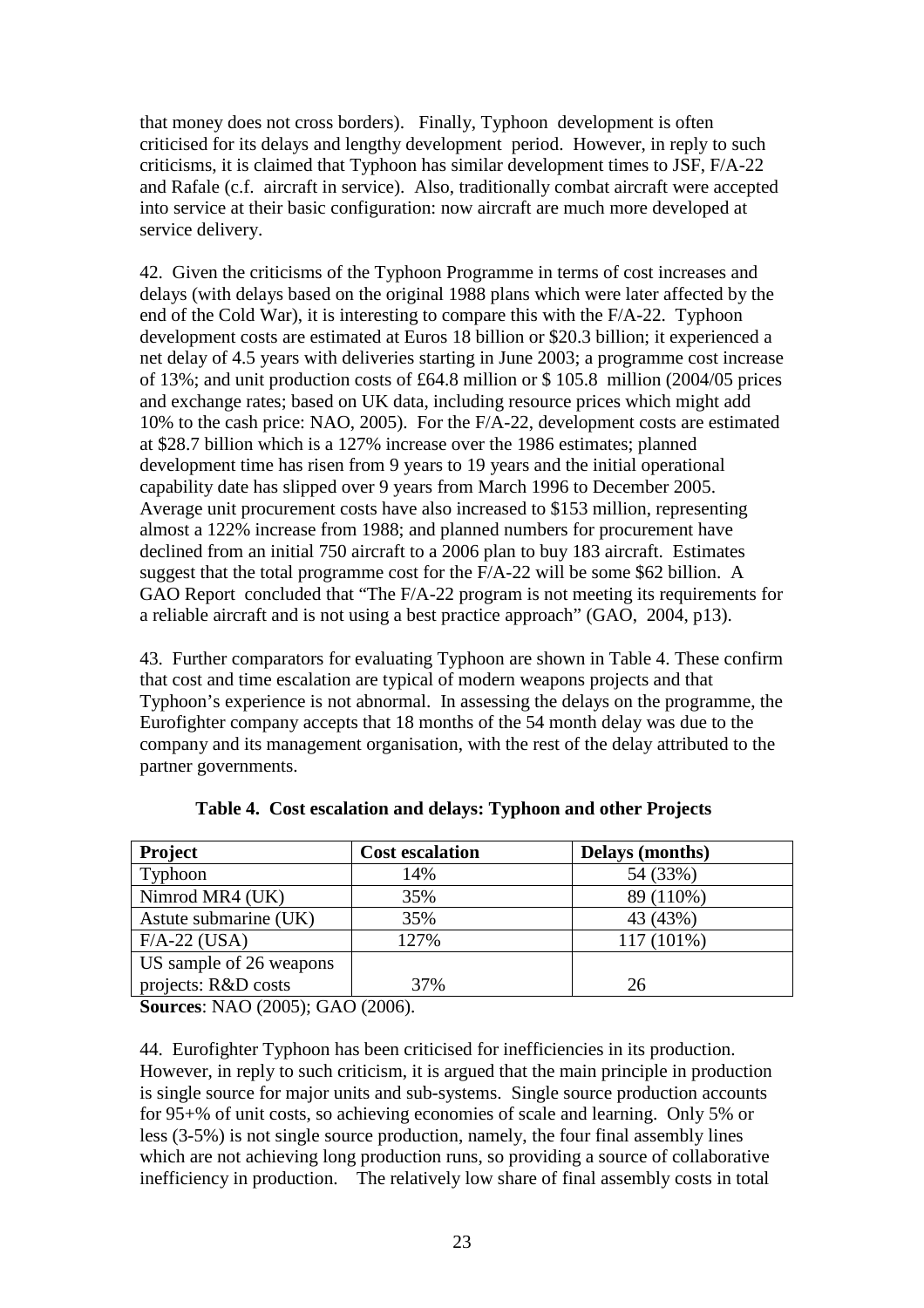production costs is confirmed by data from the US Joint Strike Fighter. It is estimated that JSF final assembly and check-out cost is about 2% of fleet unit recurring flyaway costs: other airframe work totals 35% of costs, propulsion totals 19% and other nonairframe items total 44% of costs. Historically, the final assembly and check-out percentage of cost has been higher than is projected for the JSF (Cook, et al, 2002, pp 9-10).

45. Each final assembly line probably costs about Euros 130 million: hence, there are duplication costs and a loss of learning in final assembly (i.e. by not having a single final assembly line). In return, there are benefits from four final assembly lines, namely, the transfer of technology for the ILS stage and for supporting the aircraft in service. Thus, it is claimed that the penalty of four assembly lines is small and there are offsetting benefits for life-cycle support.

46 The survey of suppliers provided some examples of the industrial benefits of Typhoon. These are summarised in Table 5. These are qualitative benefits only with no estimate of their monetary valuation.

# **Table 5. Industrial and Economic Benefits of Typhoon Programme: Supplier Views**

# **Industrial Benefits:**

- i) European collaborative working
- ii) Partners understand different culture of different European partners
- iii) Retains EU capability for collaborative high technology programmes
- iv) Prestige project/technical gain/R&D funds available by the customer
- v) Improves capability to work in complex and multi-national environment
- vi) Upgrade of facilities
- vii) "Steady production volumes, sustained revenue and flow down into hinterland business."
- viii) "Operational and product improvements have/will be achieved."

# **Economic Benefits:**

- i) Risk and cost sharing
- ii) When active= increased sales and profits
- iii) Long-term predictability of significant amount of company business
- iv) "Funding of development activity and advance payments for materials
- procurement and obsolescence risk mitigation have been beneficial."

# *Lessons for future European collaboration*

47**.** The survey of suppliers resulted in lessons for future European collaboration. These were summarised in criticisms of the Typhoon's work-share arrangements, lengthy decision-making processes due to the needs of the different partner nations and in bureaucracy leading to high costs and slow progress.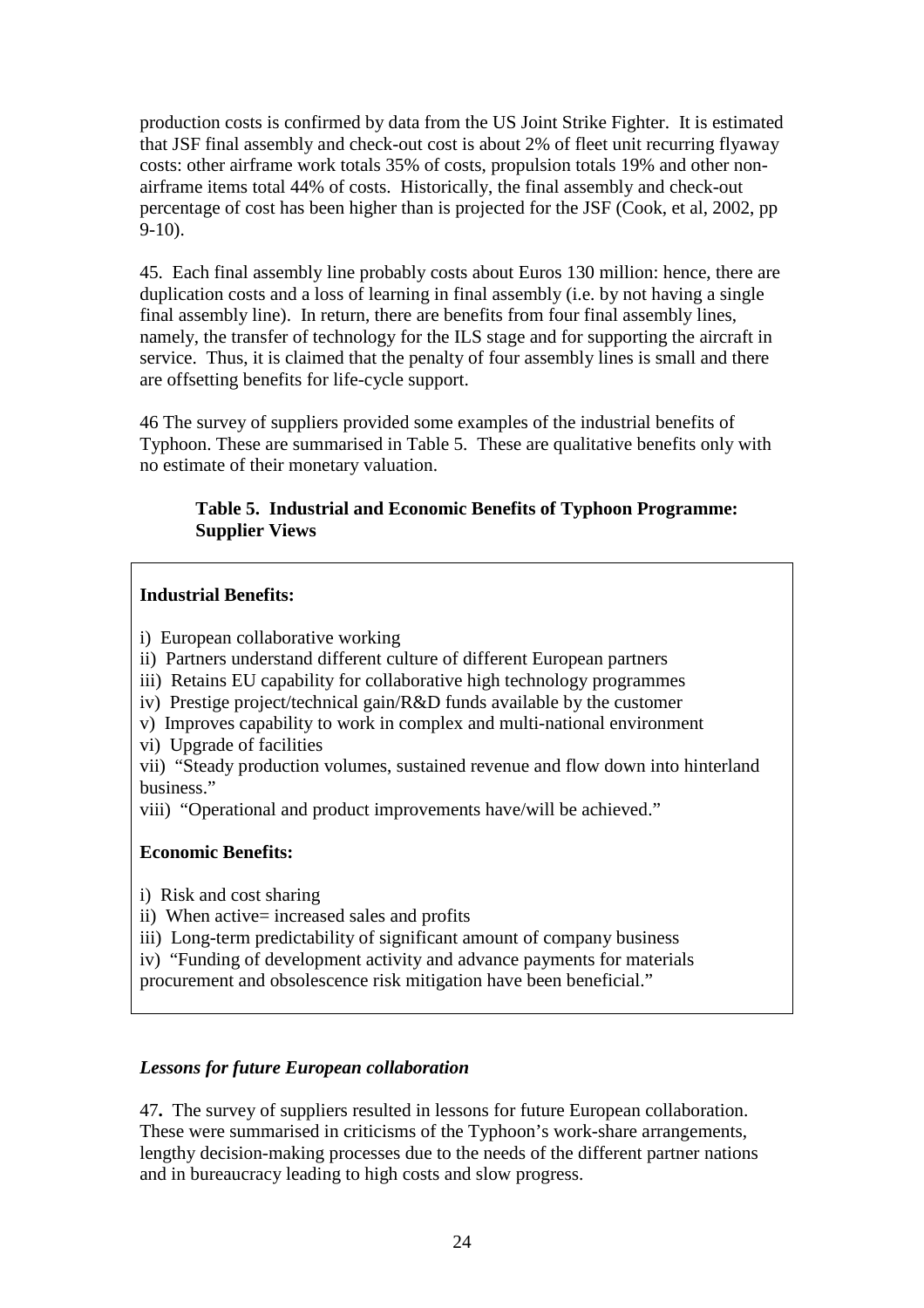# **Chapter 7**

# **CONCLUSION: Future Prospects**

48. There remain considerable challenges in retaining Europe's combat aircraft industry. First, there is scope for further consolidation in this sector of the aerospace industry (cf. Airbus model of one European civil aircraft firm and an example of a successful collaboration). Second, generally civil aircraft are still not as innovative as military combat aircraft. Typically, combat aircraft are some 5-10 years ahead in terms of technology. Third, without a European combat aircraft industry, Europe will be dependent on the US military aircraft industry and the costs and benefits of such dependence need to be identified so that Europe's politicians are aware of the consequences of dependence (e.g. US reluctance to transfer technology to its partners and customers). There is some urgency on this issue since Typhoon production is forecast to end in 2015: hence, if Europe wishes to retain an industrial capability in this area, it needs to start thinking now about what follows after 2015.

49. Eurofighter Typhoon has maintained Europe's combat aircraft industry, but at a cost. This study has focused on the economic and industrial benefits of the Programme and how these benefits need to be included in any overall economic evaluation of the Typhoon Programme. One solution to estimating the value of the economic and industrial benefits requires a clear estimation of the costs of the Programme: such costs provide the minimum valuation which needs to be placed on the various benefits for it to be deemed to be worthwhile.

50. This study has identified the economic and industrial benefits of Typhoon and has provided both qualitative and quantitative information on these benefits. However, there were gaps in the study, mainly the lack of data from the prime contractors. There remains scope for a proper quantitative evaluation of the economic and industrial benefits which requires a fuller survey involving the prime contractors and major suppliers in the Programme.

51. Overall, the economic and industrial benefits of Typhoon can be summarised (see Table 6):

i) **Jobs**. Estimated numbers of jobs of some 100,000 per annum, although this study provided a lower estimate of some 66,5000 personnel. Many of the Typhoon jobs are highly-skilled and high wage jobs. These are the types of jobs required to maintain the industry's international competitiveness and to provide the prospects of sustaining and improving living standards within Europe.

ii) **Technology and spin-offs**. An impressive range of examples was identified, including some world class centres of excellence. Since Typhoon is designed to achieve a military requirement, these technology benefits are 'free gifts' from the Programme. Also, technology transfer takes time, so that more examples are likely to emerge in the future. It was estimated that the value of the technology externalities could exceed Euros 7.2 billion.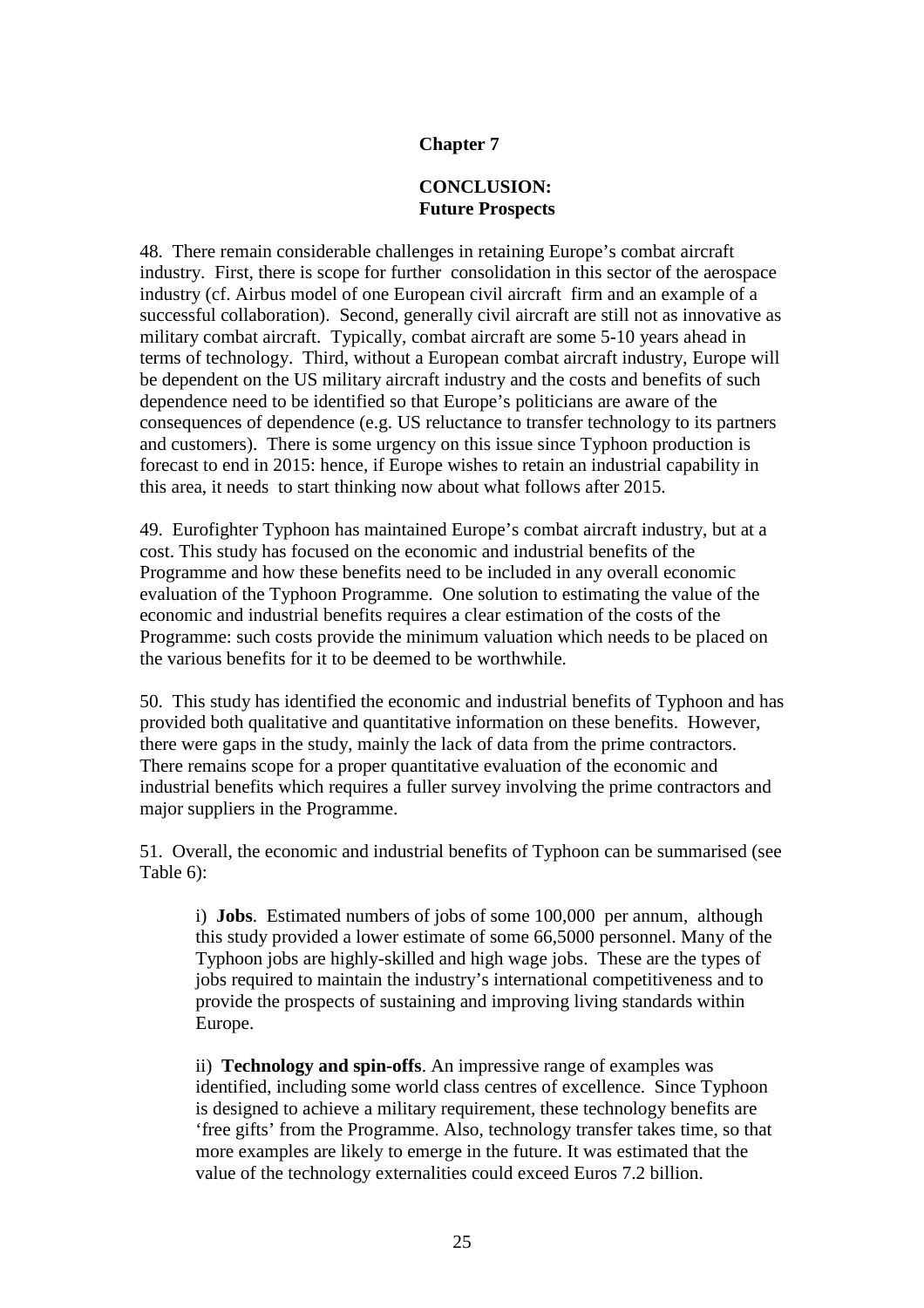iii) **Exports and import-savings benefits to the balance of payments**. Currently, the import-savings contribution of Typhoon is substantial and greater than its export earnings. The estimated value of the balance of payments contribution of Typhoon is Euros 43-63.5 billion.

iv) **Industrial benefits.** These include Typhoon's contribution to maintaining the European aerospace industry as an internationally competitive industry and as a part of the defence industrial base with an associated range of military and industrial benefits (e.g. equipment designed to national requirements; independence; security of supply and re-supply in conflict).

| <b>Programme</b> | <b>Economic and Industrial Benefits</b> |                    |                       |                 |
|------------------|-----------------------------------------|--------------------|-----------------------|-----------------|
|                  | <b>Employment</b>                       | <b>Technology</b>  | <b>Exports and</b>    | <b>Others</b>   |
|                  |                                         | <i>(including)</i> | Import-               |                 |
|                  |                                         | spin-offs)         | <b>Savings</b>        |                 |
| Typhoon          | $100,000$ jobs                          | e.g. Carbon        | <b>Exports</b> valued | e.g. European   |
|                  | High                                    | fibre              | at Euros 9.5          | independence    |
|                  | wage/high skill                         | technology;        | billion.              | and security of |
|                  | jobs, especially                        | aero-engine        | Import-saving         | supply.         |
|                  | in                                      | technology.        | valued at             | Demonstration   |
|                  | development;                            | Technology         | Euros 33.5-54         | of ability to   |
|                  | and jobs                                | externalities      | billion.              | integrate       |
|                  | secured for                             | valued at          | <b>Total balance</b>  | complex         |
|                  | over 40 years.                          | Euros 7.2          | of payments           | systems and to  |
|                  |                                         | billion            | contribution of       | manage a 4-     |
|                  |                                         | (minimum)          | Euros 43-63.5         | nation          |
|                  |                                         |                    | billion               | collaboration.  |
|                  |                                         |                    |                       |                 |

# **Table 6. The Economic and Industrial Benefits of Typhoon**